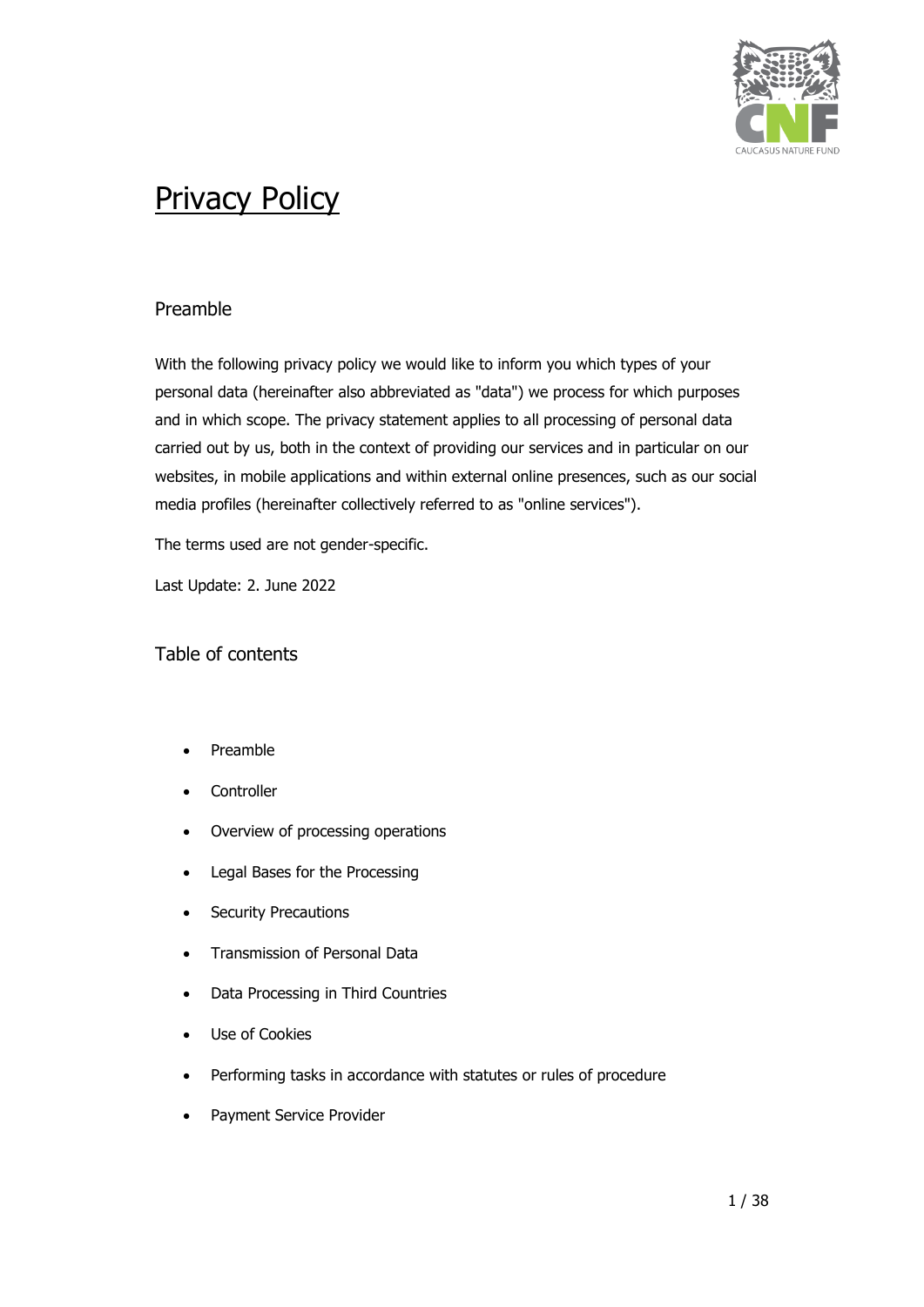- Provision of online services and web hosting
- Blogs and publication media
- Video Conferences, Online Meetings, Webinars and Screen-Sharing
- Job Application Process
- Cloud Services
- Newsletter and Electronic Communications
- Web Analysis, Monitoring and Optimization
- Onlinemarketing
- Profiles in Social Networks (Social Media)
- Plugins and embedded functions and content
- Management, Organization and Utilities
- Changes and Updates to the Privacy Policy
- Rights of Data Subjects
- Terminology and Definitions

# **Controller**

Caucasus Nature Fund Friedrich-Ebert-Anlage 36 60325 Frankfurt am Main

Authorised Representatives: Tobias Münchmeyer.

E-mail address: contact@caucasus-naturefund.org.

Legal Notice: [https://www.caucasus-naturefund.org/legal-information/.](https://www.caucasus-naturefund.org/legal-information/)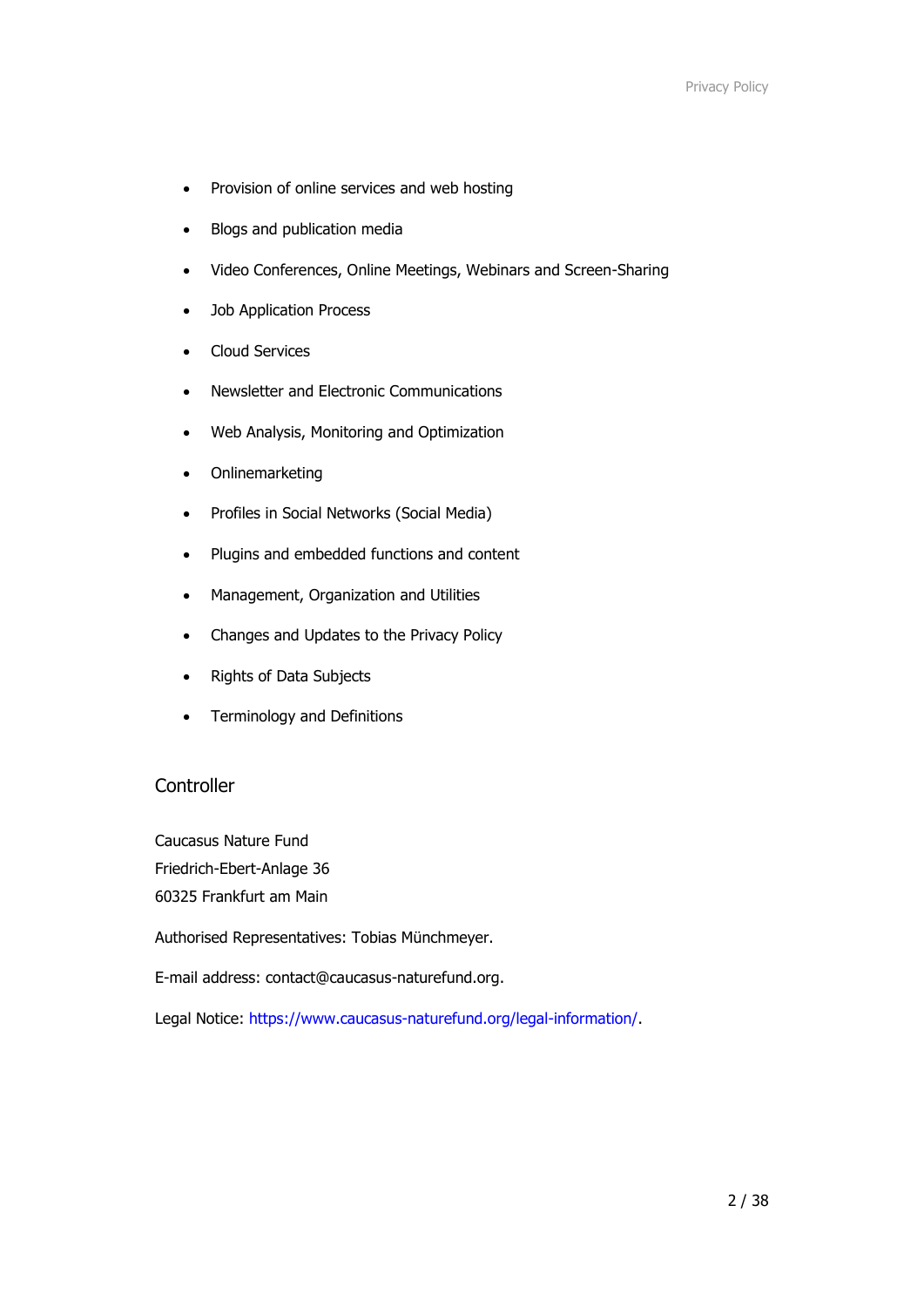## Overview of processing operations

The following table summarises the types of data processed, the purposes for which they are processed and the concerned data subjects.

## Categories of Processed Data

- Event Data (Facebook) ("Event Data" is data that can be transmitted from us to Facebook/Meta, e.g. via Mta pixels (via apps or other means) and relates to persons or their actions; the data includes, for example, information about visits to websites, interactions with content, functions, installations of apps, purchases of products, etc.; Event data is processed for the purpose of creating target groups for content and advertising information (Custom Audiences); Event Data does not include the actual content (such as written comments), login information, and Contact Information (such as names, email addresses, and phone numbers). Event Data is deleted by Facebook/Meta after a maximum of two years, the Custom Audiences created from them with the deletion of our Facebook/Meta account).
- Inventory data (e.g. names, addresses).
- Job applicant details (e.g. Personal data, postal and contact addresses and the documents pertaining to the application and the information contained therein, such as cover letter, curriculum vitae, certificates, etc., as well as other information on the person or qualifications of applicants provided with regard to a specific job or voluntarily by applicants).
- Content data (e.g. text input, photographs, videos).
- Contact data (e.g. e-mail, telephone numbers).
- Meta/communication data (e.g. device information, IP addresses).
- Usage data (e.g. websites visited, interest in content, access times).
- Contract data (e.g. contract object, duration, customer category).
- Payment Data (e.g. bank details, invoices, payment history).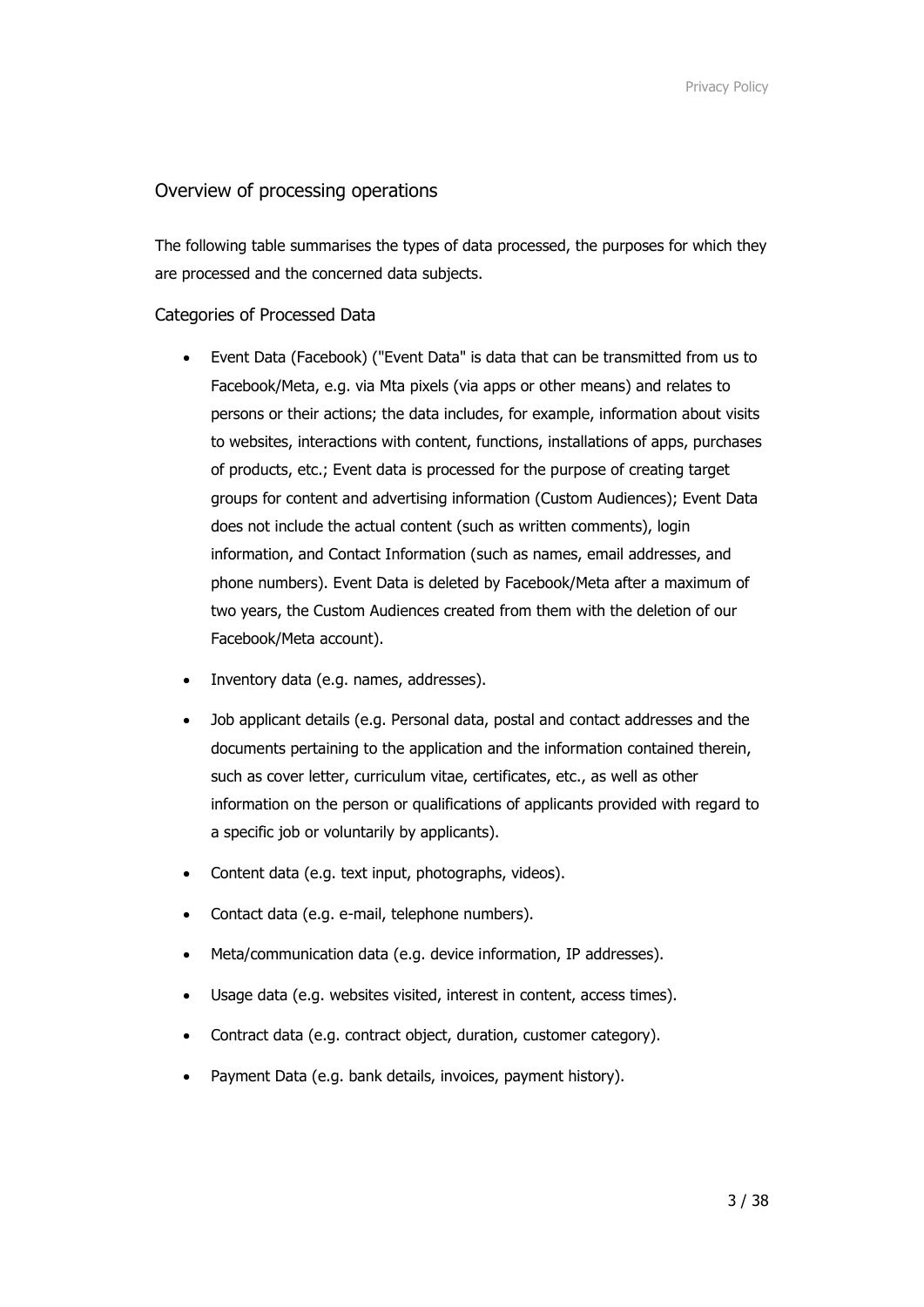## Categories of Data Subjects

- Employees (e.g. Employees, job applicants).
- Job applicants.
- Business and contractual partners.
- Prospective customers/donors.
- Communication partner (Recipients of e-mails, letters, etc.).
- Customers/Donors.
- Members.
- Users (e.g. website visitors, users of online services).

## Purposes of Processing

- Affiliate Tracking.
- Provision of our online services and usability.
- Conversion tracking (Measurement of the effectiveness of marketing activities).
- Job Application Process (Establishment and possible later execution as well as possible later termination of the employment relationship).
- Office and organisational procedures.
- Direct marketing (e.g. by e-mail or postal).
- Affiliate Tracking.
- Marketing.
- Contact requests and communication.
- Profiles with user-related information (Creating user profiles).
- Remarketing.
- Web Analytics (e.g. access statistics, recognition of returning visitors).
- Security measures.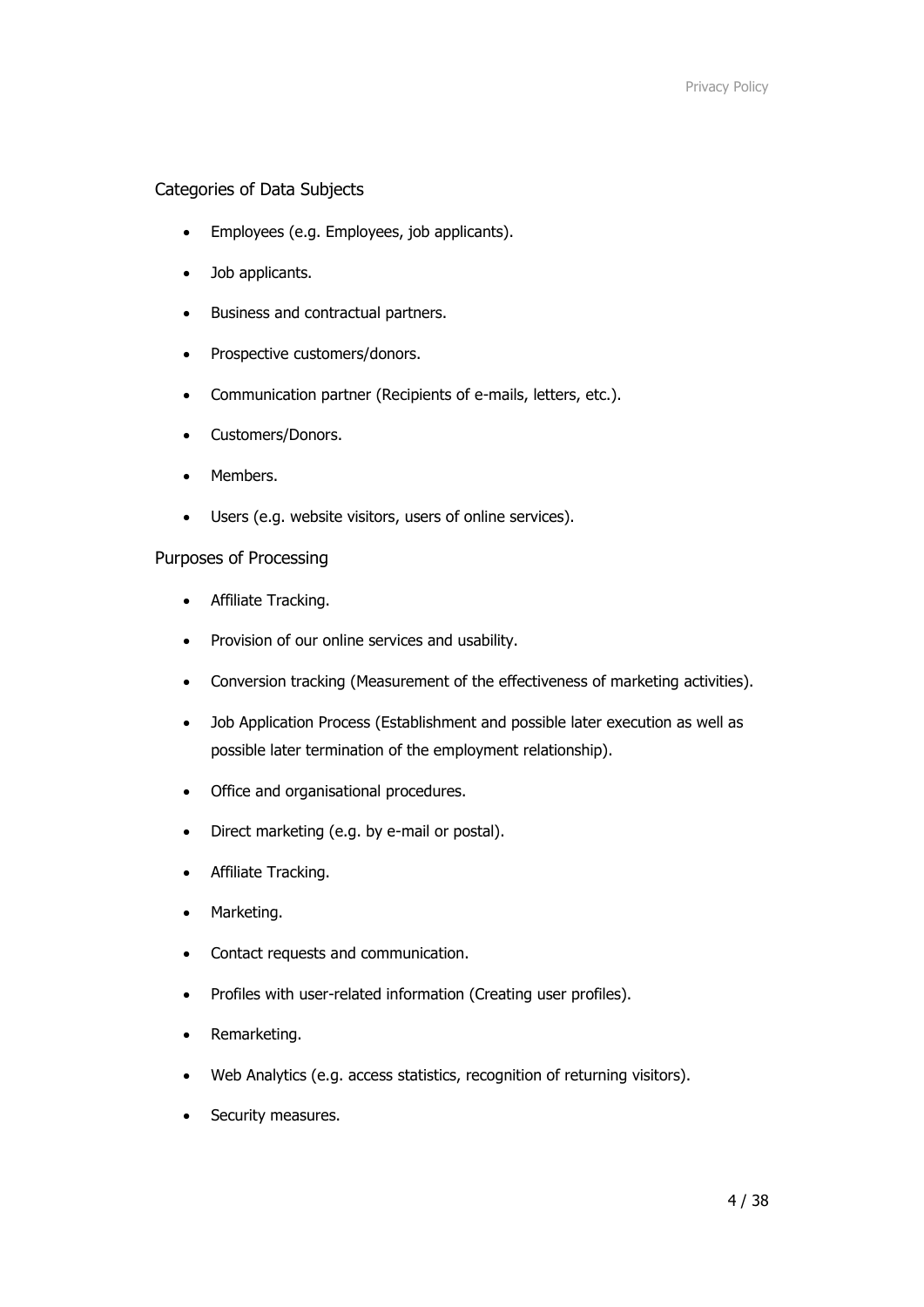- Provision of contractual services and customer support.
- Managing and responding to inquiries.
- Custom Audiences (Selection of relevant target groups for marketing purposes or other output of content).

## Legal Bases for the Processing

In the following, you will find an overview of the legal basis of the GDPR on which we base the processing of personal data. Please note that in addition to the provisions of the GDPR, national data protection provisions of your or our country of residence or domicile may apply. If, in addition, more specific legal bases are applicable in individual cases, we will inform you of these in the data protection declaration.

- **Consent (Article 6 (1) (a) GDPR)** The data subject has given consent to the processing of his or her personal data for one or more specific purposes.
- **Performance of a contract and prior requests (Article 6 (1) (b) GDPR)** Performance of a contract to which the data subject is party or in order to take steps at the request of the data subject prior to entering into a contract.
- **Legitimate Interests (Article 6 (1) (f) GDPR)** Processing is necessary for the purposes of the legitimate interests pursued by the controller or by a third party, except where such interests are overridden by the interests or fundamental rights and freedoms of the data subject which require protection of personal data.
- **Job application process as a pre-contractual or contractual relationship (Article 9 (2)(b) GDPR)** - If special categories of personal data within the meaning of Article 9 (1) GDPR (e.g. health data, such as severely handicapped status or ethnic origin) are requested from applicants within the framework of the application procedure, so that the responsible person or the person concerned can carry out the obligations and exercising specific rights of the controller or of the data subject in the field of employment and social security and social protection law, their processing shall be carried out in accordance with Article 9 (2)(b) GDPR , in the case of the protection of vital interests of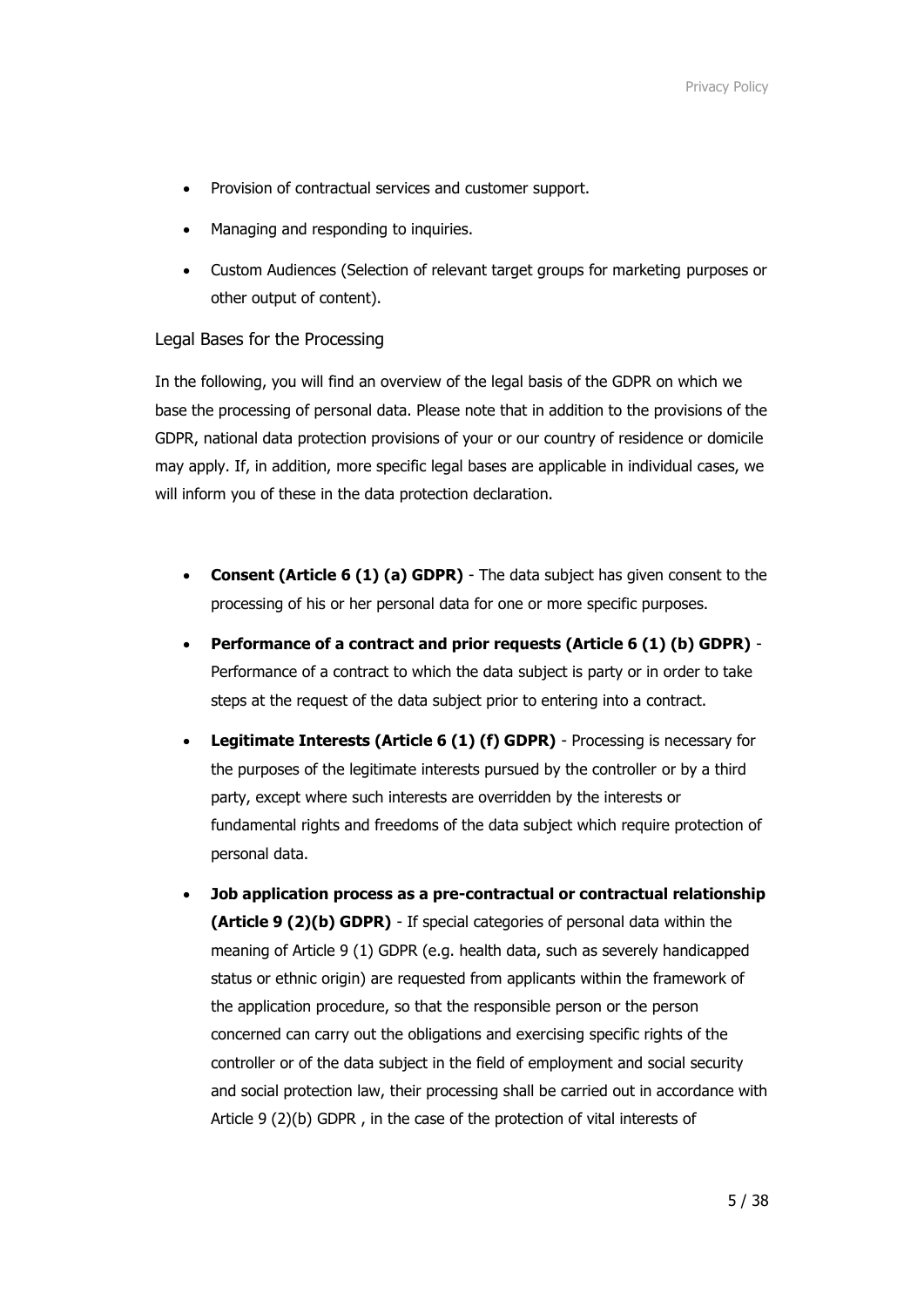applicants or other persons on the basis of Article 9 (2)(c) GDPR or for the purposes of preventive health care or occupational medicine, for the assessment of the employee's ability to work, for medical diagnostics, care or treatment in the health or social sector or for the administration of systems and services in the health or social sector in accordance with Article 9 (2)(d) GDPR. In the case of a communication of special categories of data based on voluntary consent, their processing is carried out on the basis of Article 9 (2)(a) GDPR.

**National data protection regulations in Germany**: In addition to the data protection regulations of the General Data Protection Regulation, national regulations apply to data protection in Germany. This includes in particular the Law on Protection against Misuse of Personal Data in Data Processing (Federal Data Protection Act - BDSG). In particular, the BDSG contains special provisions on the right to access, the right to erase, the right to object, the processing of special categories of personal data, processing for other purposes and transmission as well as automated individual decisionmaking, including profiling. Furthermore, it regulates data processing for the purposes of the employment relationship (§ 26 BDSG), in particular with regard to the establishment, execution or termination of employment relationships as well as the consent of employees. Furthermore, data protection laws of the individual federal states may apply.

#### Security Precautions

We take appropriate technical and organisational measures in accordance with the legal requirements, taking into account the state of the art, the costs of implementation and the nature, scope, context and purposes of processing as well as the risk of varying likelihood and severity for the rights and freedoms of natural persons, in order to ensure a level of security appropriate to the risk.

The measures include, in particular, safeguarding the confidentiality, integrity and availability of data by controlling physical and electronic access to the data as well as access to, input, transmission, securing and separation of the data. In addition, we have established procedures to ensure that data subjects' rights are respected, that data is erased, and that we are prepared to respond to data threats rapidly. Furthermore, we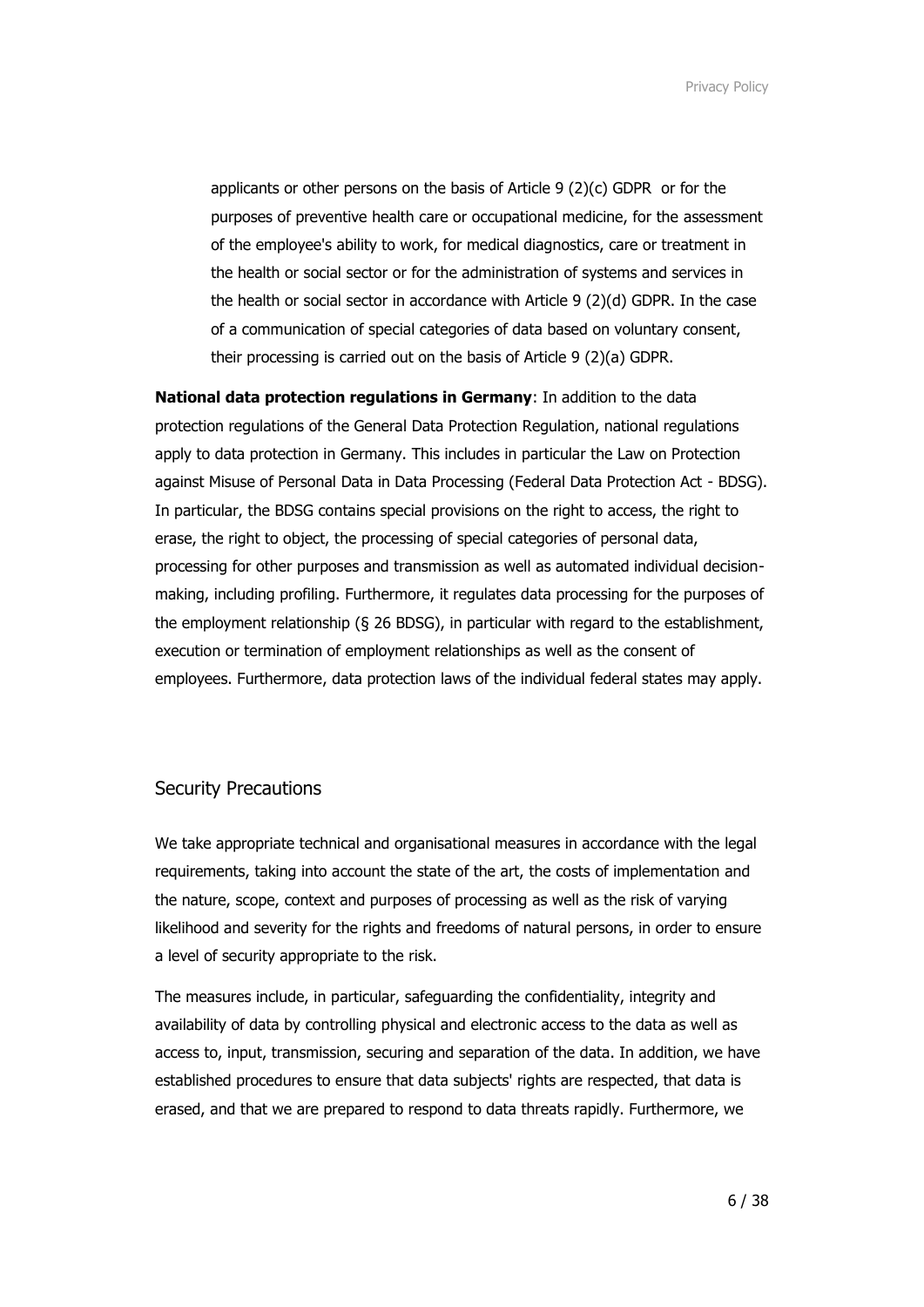take the protection of personal data into account as early as the development or selection of hardware, software and service providers, in accordance with the principle of privacy by design and privacy by default.

## Transmission of Personal Data

In the context of our processing of personal data, it may happen that the data is transferred to other places, companies or persons or that it is disclosed to them. Recipients of this data may include, for example, service providers commissioned with IT tasks or providers of services and content that are embedded in a website. In such a case, the legal requirements will be respected and in particular corresponding contracts or agreements, which serve the protection of your data, will be concluded with the recipients of your data.

**Data Transmission within the Group of Companies**: We may transfer personal data to other companies within our group of companies or otherwise grant them access to this data. Insofar as this disclosure is for administrative purposes, the disclosure of the data is based on our legitimate business and economic interests or otherwise, if it is necessary to fulfill our contractual obligations or if the consent of the data subjects or otherwise a legal permission is present.

**Data Transfer within the Organization**: We may transfer or otherwise provide access to personal information to other locations within our organization. Insofar as this disclosure is for administrative purposes, the disclosure of the data is based on our legitimate business and economic interests or otherwise, if it is necessary to fulfill our contractual obligations or if the consent of those concerned or otherwise a legal permission is present.

## Data Processing in Third Countries

If we process data in a third country (i.e. outside the European Union (EU), the European Economic Area (EEA)) or the processing takes place in the context of the use of third party services or disclosure or transfer of data to other persons, bodies or companies, this will only take place in accordance with the legal requirements.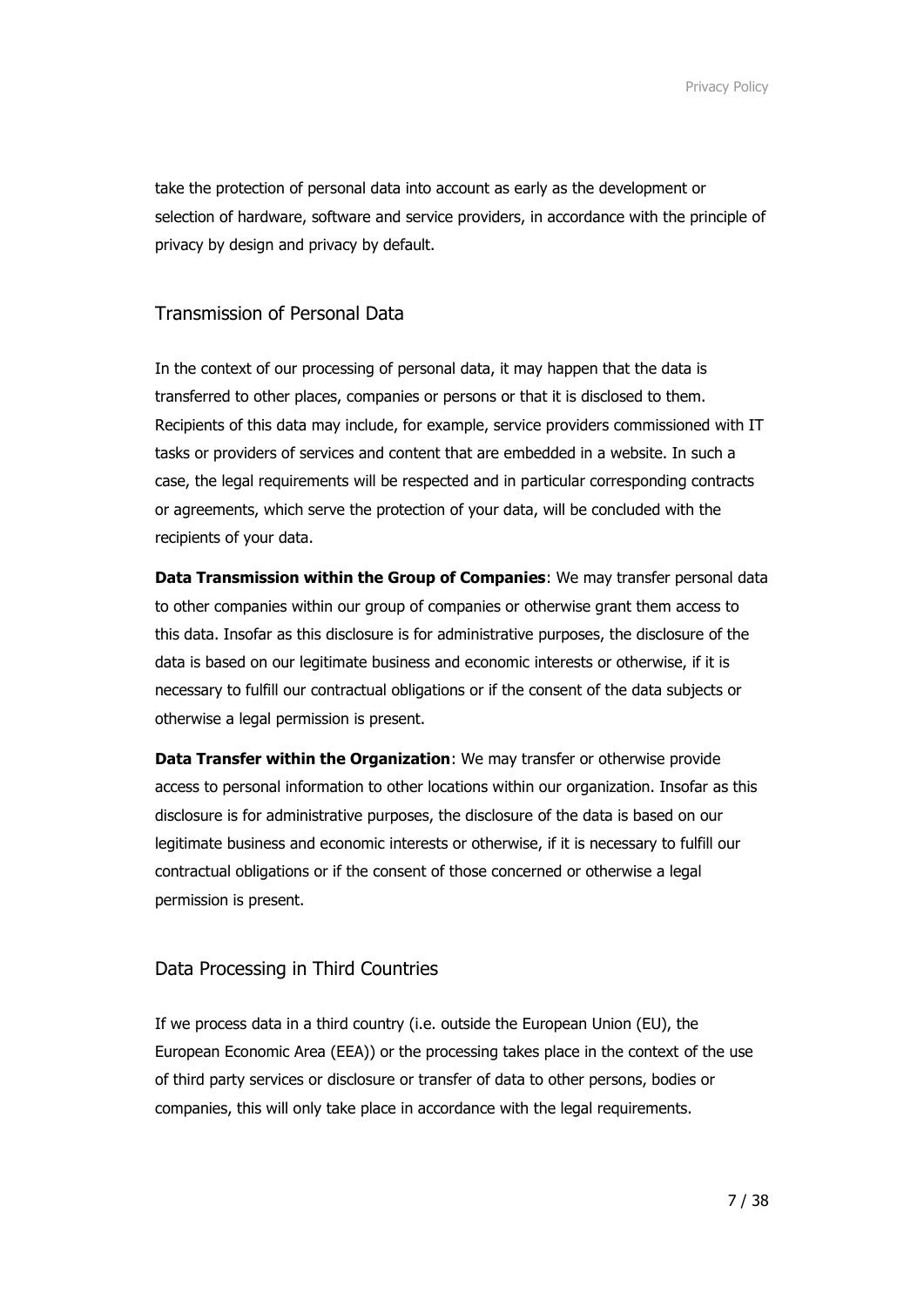Subject to express consent or transfer required by contract or law, we process or have processed the data only in third countries with a recognised level of data protection, on the basis of special guarantees, such as a contractual obligation through so-called standard protection clauses of the EU Commission or if certifications or binding internal data protection regulations justify the processing (Article 44 to 49 GDPR, information page of the EU Commission: [https://ec.europa.eu/info/law/law-topic/data](https://ec.europa.eu/info/law/law-topic/data-protection/international-dimension-data-protection_en)[protection/international-dimension-data-protection\\_en\)](https://ec.europa.eu/info/law/law-topic/data-protection/international-dimension-data-protection_en).

# Use of Cookies

Cookies are text files that contain data from visited websites or domains and are stored by a browser on the user's computer. A cookie is primarily used to store information about a user during or after his visit within an online service. The information stored can include, for example, the language settings on a website, the login status, a shopping basket or the location where a video was viewed. The term "cookies" also includes other technologies that fulfil the same functions as cookies (e.g. if user information is stored using pseudonymous online identifiers, also referred to as "user IDs").

#### **The following types and functions of cookies are distinguished:**

- **Temporary cookies (also: session cookies):** Temporary cookies are deleted at the latest after a user has left an online service and closed his browser.
- **Permanent cookies:** Permanent cookies remain stored even after closing the browser. For example, the login status can be saved or preferred content can be displayed directly when the user visits a website again. The interests of users who are used for range measurement or marketing purposes can also be stored in such a cookie.
- **First-Party-Cookies:** First-Party-Cookies are set by ourselves.
- **Third party cookies**: Third party cookies are mainly used by advertisers (socalled third parties) to process user information.
- **Necessary (also: essential) cookies:** Cookies can be necessary for the operation of a website (e.g. to save logins or other user inputs or for security reasons).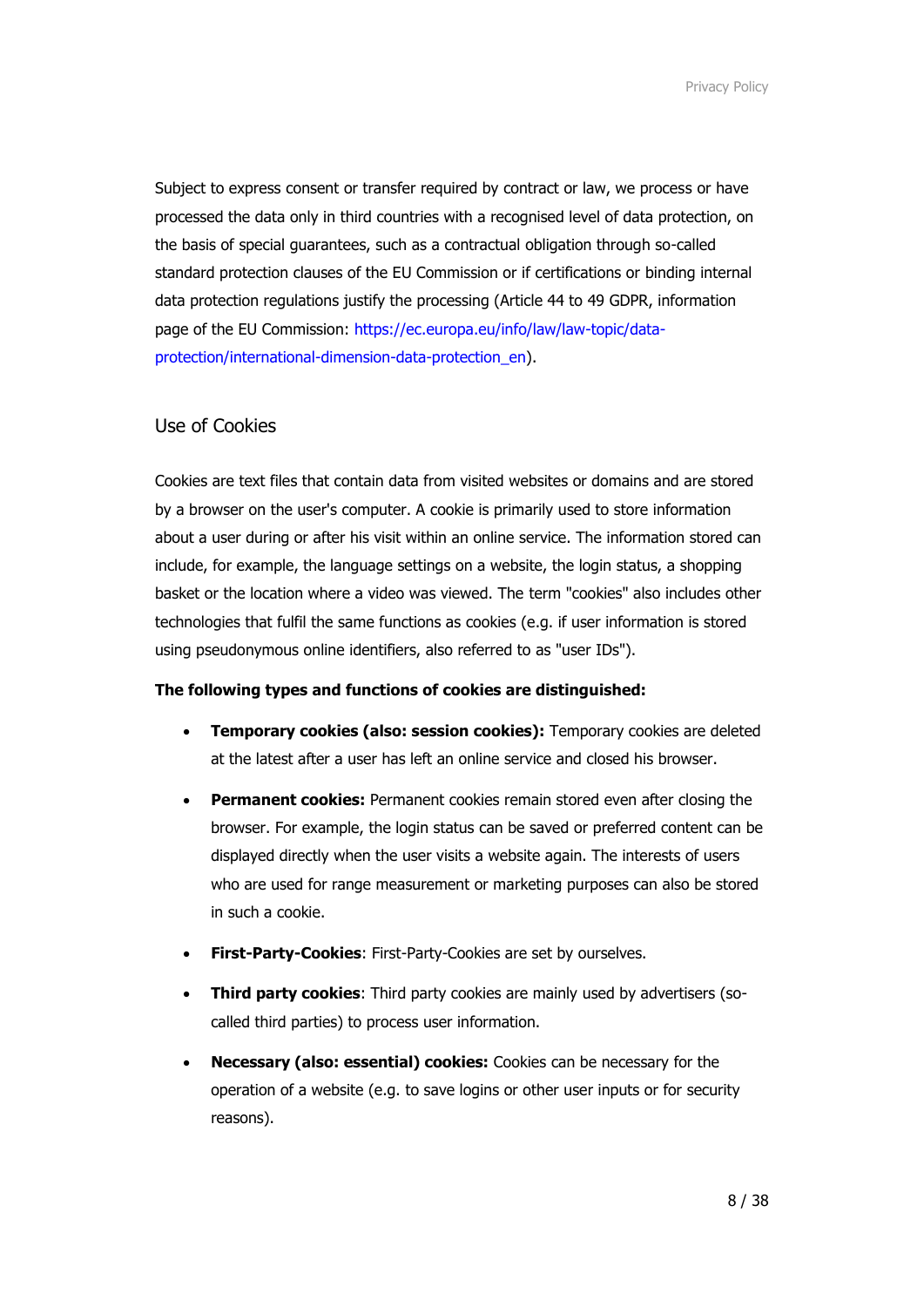• **Statistics, marketing and personalisation cookies**: Cookies are also generally used to measure a website's reach and when a user's interests or behaviour (e.g. viewing certain content, using functions, etc.) are stored on individual websites in a user profile. Such profiles are used, for example, to display content to users that corresponds to their potential interests. This procedure is also referred to as "tracking", i.e. tracking the potential interests of users. If we use cookies or "tracking" technologies, we will inform you separately in our privacy policy or in the context of obtaining consent.

**Information on legal basis:** The legal basis on which we process your personal data with the help of cookies depends on whether we ask you for your consent. If this applies and you consent to the use of cookies, the legal basis for processing your data is your declared consent. Otherwise, the data processed with the help of cookies will be processed on the basis of our legitimate interests (e.g. in a business operation of our online service and its improvement) or, if the use of cookies is necessary to fulfill our contractual obligations.

**Retention period:** Unless we provide you with explicit information on the retention period of permanent cookies (e.g. within the scope of a so-called cookie opt-in), please assume that the retention period can be as long as two years.

#### **General information on Withdrawal of consent and objection (Opt-Out):**

Respective of whether processing is based on consent or legal permission, you have the option at any time to object to the processing of your data using cookie technologies or to revoke consent (collectively referred to as "opt-out"). You can initially explain your objection using the settings of your browser, e.g. by deactivating the use of cookies (which may also restrict the functionality of our online services). An objection to the use of cookies for online marketing purposes can be raised for a large number of services, especially in the case of tracking, via the websites<https://www.aboutads.info/choices/> and [https://www.youronlinechoices.com.](https://www.youronlinechoices.com/) In addition, you can receive further information on objections in the context of the information on the used service providers and cookies.

**Processing Cookie Data on the Basis of Consent**: We use a cookie management solution in which users' consent to the use of cookies, or the procedures and providers mentioned in the cookie management solution, can be obtained, managed and revoked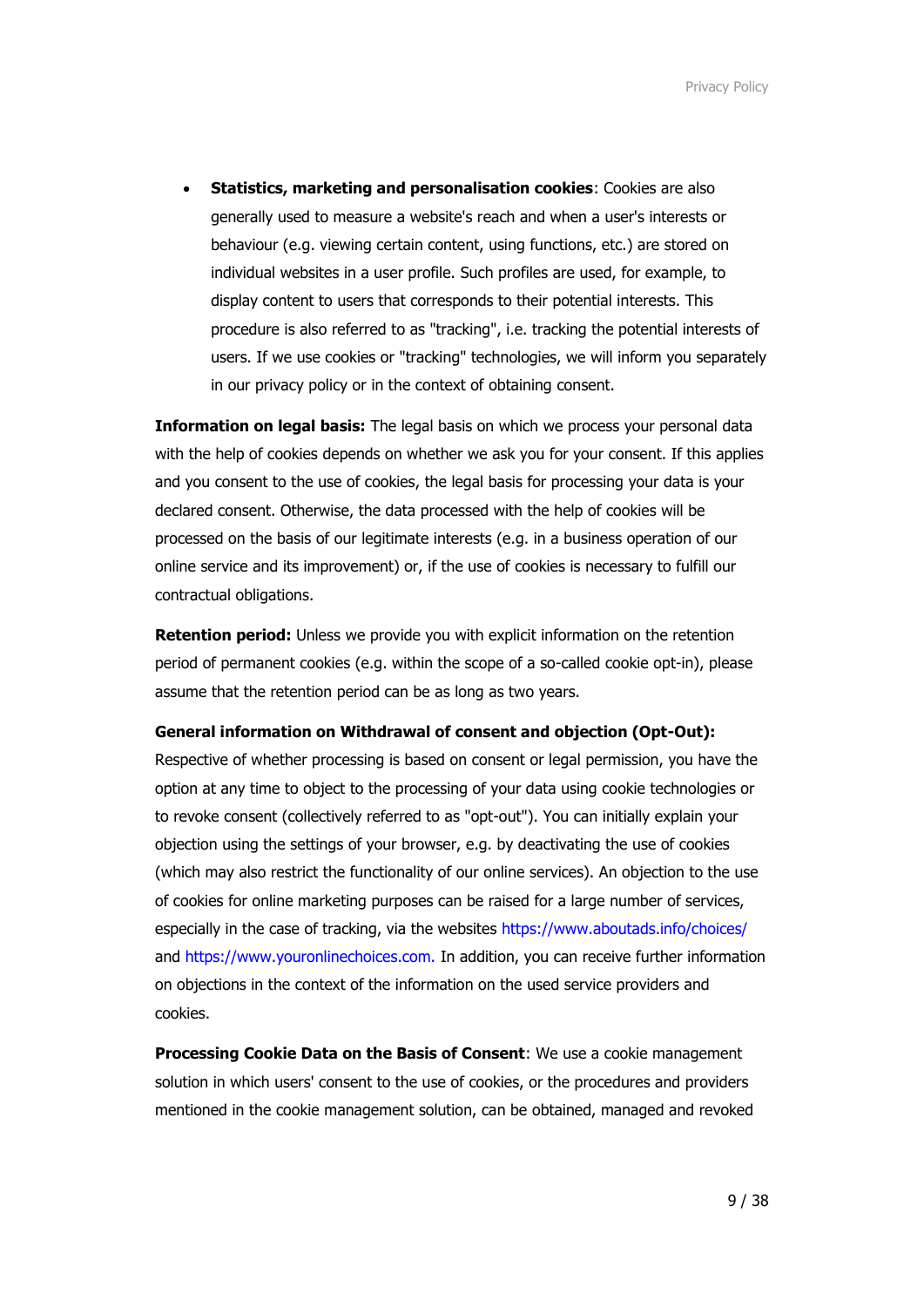by the users. The declaration of consent is stored so that it does not have to be retrieved again and the consent can be proven in accordance with the legal obligation. Storage can take place server-sided and/or in a cookie (so-called opt-out cookie or with the aid of comparable technologies) in order to be able to assign the consent to a user or and/or his/her device.Subject to individual details of the providers of cookie management services, the following information applies: The duration of the storage of the consent can be up to two years. In this case, a pseudonymous user identifier is formed and stored with the date/time of consent, information on the scope of the consent (e.g. which categories of cookies and/or service providers) as well as the browser, system and used end device.

- **Processed data types:** Usage data (e.g. websites visited, interest in content, access times), Meta/communication data (e.g. device information, IP addresses).
- **Data subjects:** Users (e.g. website visitors, users of online services).
- **Legal Basis:** Consent (Article 6 (1) (a) GDPR), Legitimate Interests (Article 6 (1) (f) GDPR).

# Performing tasks in accordance with statutes or rules of procedure

We process the data of our members, supporters, prospects, business partners or other persons (collectively, " data subjects ") when we have a membership or other business relationship with them and perform our functions and are recipients of benefits and benefits. Otherwise, we process the data of data subjects on the basis of our legitimate interests, e.g. when it concerns administrative tasks or public relations.

The data processed, the type, scope and purpose and the necessity of their processing, are determined by the underlying membership or contractual relationship, from which the necessity of any data information arises (otherwise we refer to necessary data).

We delete data that is no longer required for the performance of our statutory and business purposes. This is determined according to the respective tasks and contractual relationships. We retain the data for as long as it may be relevant for the purpose of conducting business and with regard to any warranty or liability obligations on the basis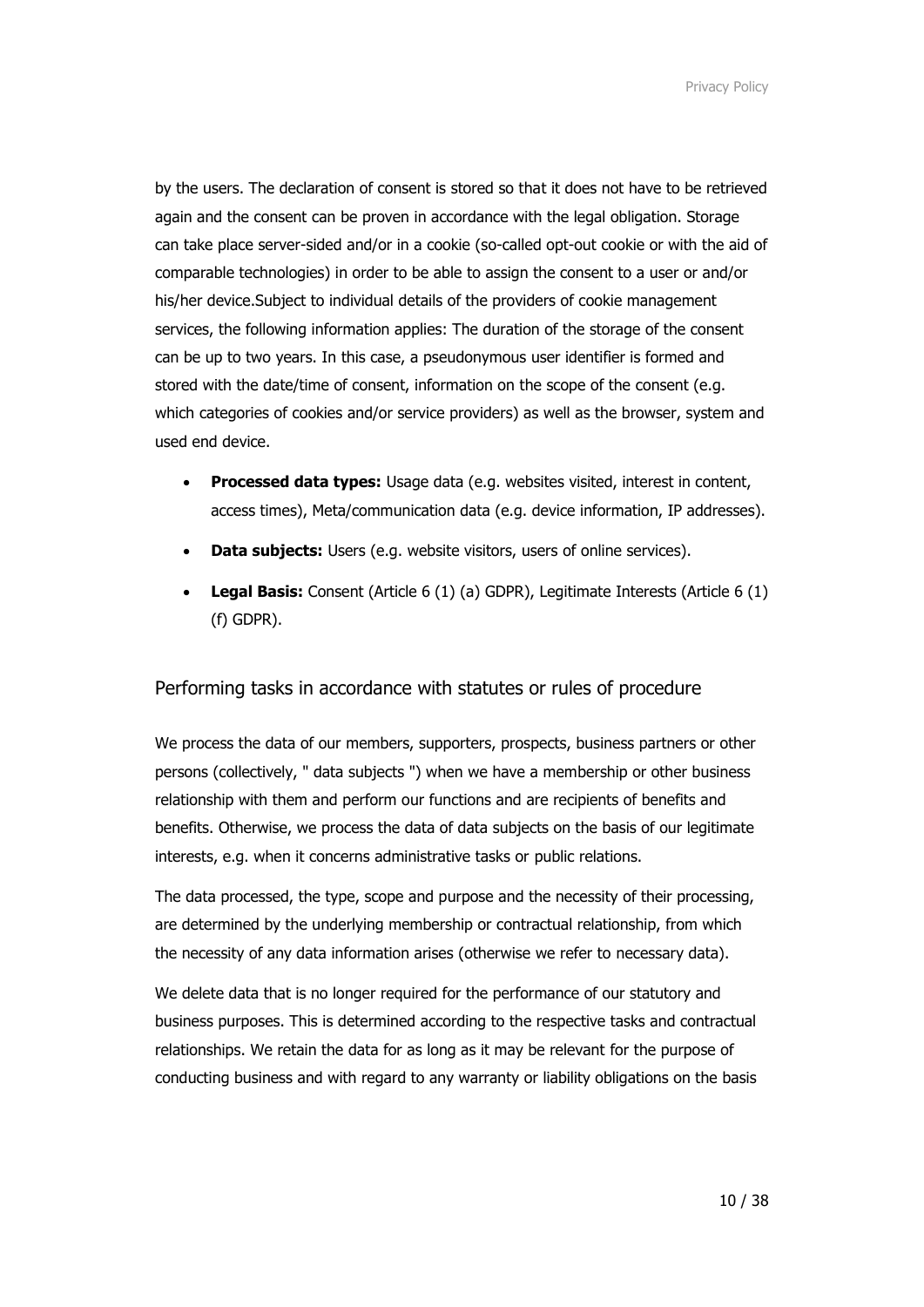of our legitimate interest in their regulation. The necessity of storing the data is checked regularly; otherwise the statutory storage obligations apply.

- **Processed data types:** Inventory data (e.g. names, addresses), Payment Data (e.g. bank details, invoices, payment history), Contact data (e.g. e-mail, telephone numbers), Contract data (e.g. contract object, duration, customer category).
- **Data subjects:** Users (e.g. website visitors, users of online services), Members, Business and contractual partners.
- **Purposes of Processing:** Provision of contractual services and customer support, Contact requests and communication, Managing and responding to inquiries.
- **Legal Basis:** Performance of a contract and prior requests (Article 6 (1) (b) GDPR), Legitimate Interests (Article 6 (1) (f) GDPR).

## Payment Service Provider

In addition to banks and credit institutions, we use other payment service providers on the basis of our interests in efficient and secure payment procedures, whose platforms users and we can use to perform payment transactions.

- **Processed data types:** Inventory data (e.g. names, addresses), Payment Data (e.g. bank details, invoices, payment history), Contract data (e.g. contract object, duration, customer category), Usage data (e.g. websites visited, interest in content, access times), Meta/communication data (e.g. device information, IP addresses).
- **Data subjects:** Customers/Donors, Prospective customers/donors.
- **Purposes of Processing:** Contact requests and communication, Affiliate Tracking.
- **Legal Basis:** Performance of a contract and prior requests (Article 6 (1) (b) GDPR), Legitimate Interests (Article 6 (1) (f) GDPR).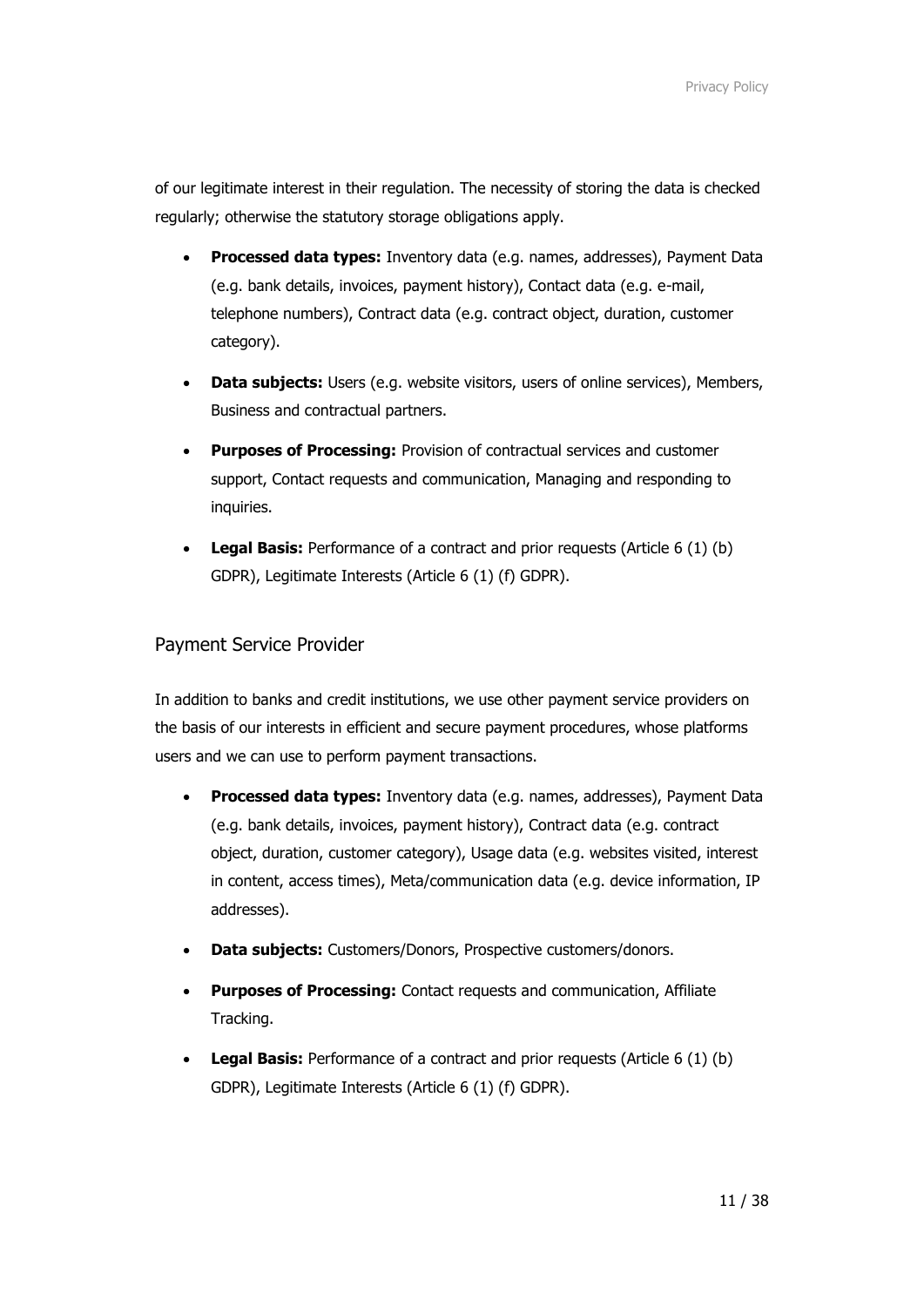## Provision of online services and web hosting

In order to provide our online services securely and efficiently, we use the services of one or more web hosting providers from whose servers (or servers they manage) the online services can be accessed. For these purposes, we may use infrastructure and platform services, computing capacity, storage space and database services, as well as security and technical maintenance services.

The data processed within the framework of the provision of the hosting services may include all information relating to the users of our online services that is collected in the course of use and communication. This regularly includes the IP address, which is necessary to be able to deliver the contents of online services to browsers, and all entries made within our online services or from websites.

**Collection of Access Data and Log Files**: We, ourselves or our web hosting provider, collect data on the basis of each access to the server (so-called server log files). Server log files may include the address and name of the web pages and files accessed, the date and time of access, data volumes transferred, notification of successful access, browser type and version, the user's operating system, referrer URL (the previously visited page) and, as a general rule, IP addresses and the requesting provider.

The server log files can be used for security purposes, e.g. to avoid overloading the servers (especially in the case of abusive attacks, so-called DDoS attacks) and to ensure the stability and optimal load balancing of the servers.

- **Processed data types:** Content data (e.g. text input, photographs, videos), Usage data (e.g. websites visited, interest in content, access times), Meta/communication data (e.g. device information, IP addresses).
- **Data subjects:** Users (e.g. website visitors, users of online services).
- **Purposes of Processing:** Provision of our online services and usability.
- **Legal Basis:** Legitimate Interests (Article 6 (1) (f) GDPR).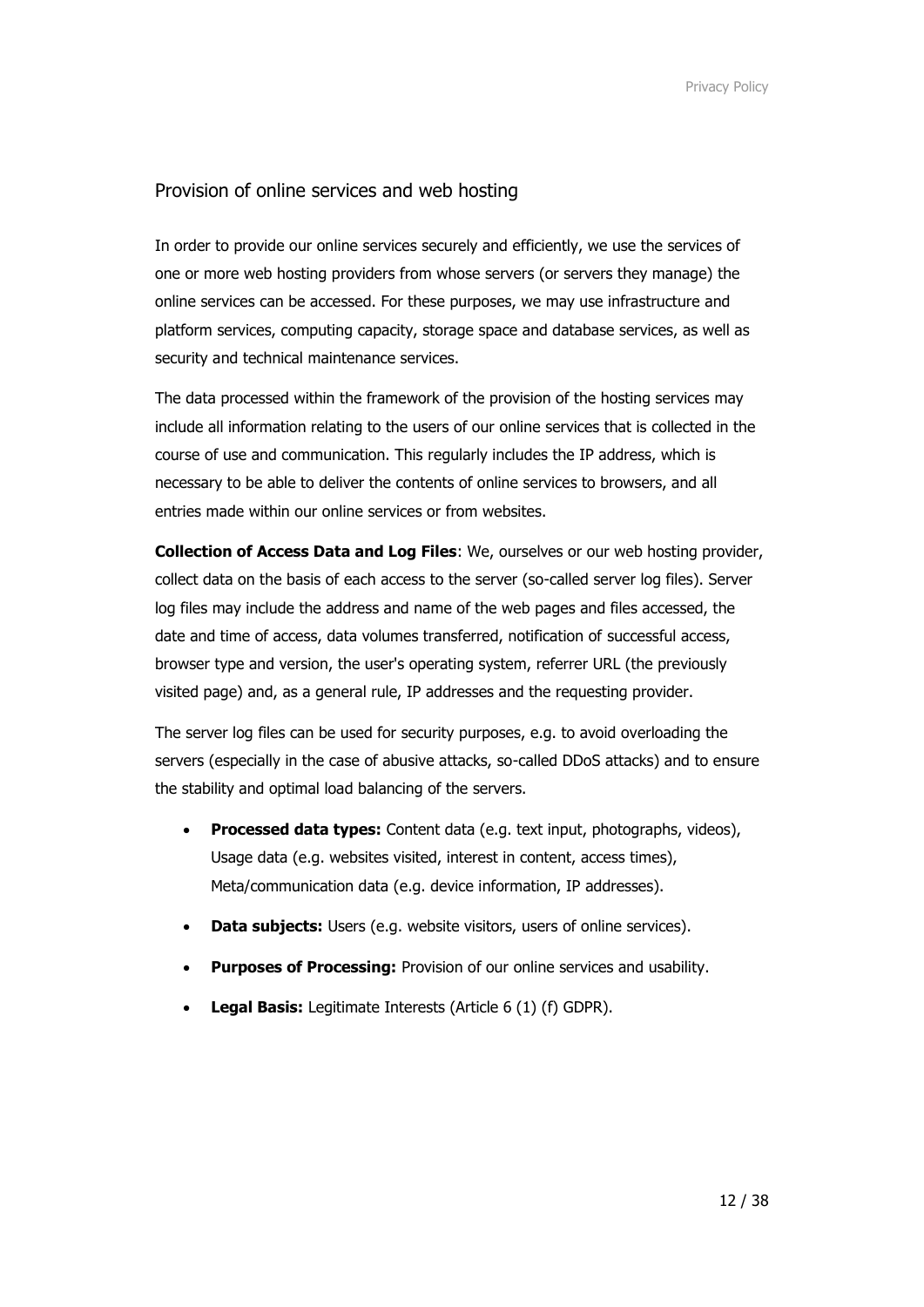## Blogs and publication media

We use blogs or comparable means of online communication and publication (hereinafter "publication medium"). Readers' data will only be processed for the purposes of the publication medium to the extent necessary for its presentation and communication between authors and readers or for security reasons. For the rest, we refer to the information on the processing of visitors to our publication medium within the scope of this privacy policy.

**Comment subscriptions**: When users leave comments or other contributions, their IP addresses may be stored based on our legitimate interests. This is done for our safety, if someone leaves illegal contents (insults, forbidden political propaganda, etc.) in comments and contributions. In this case, we ourselves can be prosecuted for the comment or contribution and are therefore interested in the author's identity.

Furthermore, we reserve the right to process user data for the purpose of spam detection on the basis of our legitimate interests.

On the same legal basis, in the case of surveys, we reserve the right to store the IP addresses of users for the duration of the surveys and to use cookies in order to avoid multiple votes.

The personal information provided in the course of comments and contributions, any contact and website information as well as the content information will be stored permanently by us until the user objects.

- **Processed data types:** Inventory data (e.g. names, addresses), Contact data (e.g. e-mail, telephone numbers), Content data (e.g. text input, photographs, videos), Usage data (e.g. websites visited, interest in content, access times), Meta/communication data (e.g. device information, IP addresses).
- **Data subjects:** Users (e.g. website visitors, users of online services).
- **Purposes of Processing:** Provision of contractual services and customer support, Feedback (e.g. collecting feedback via online form), Security measures, Managing and responding to inquiries.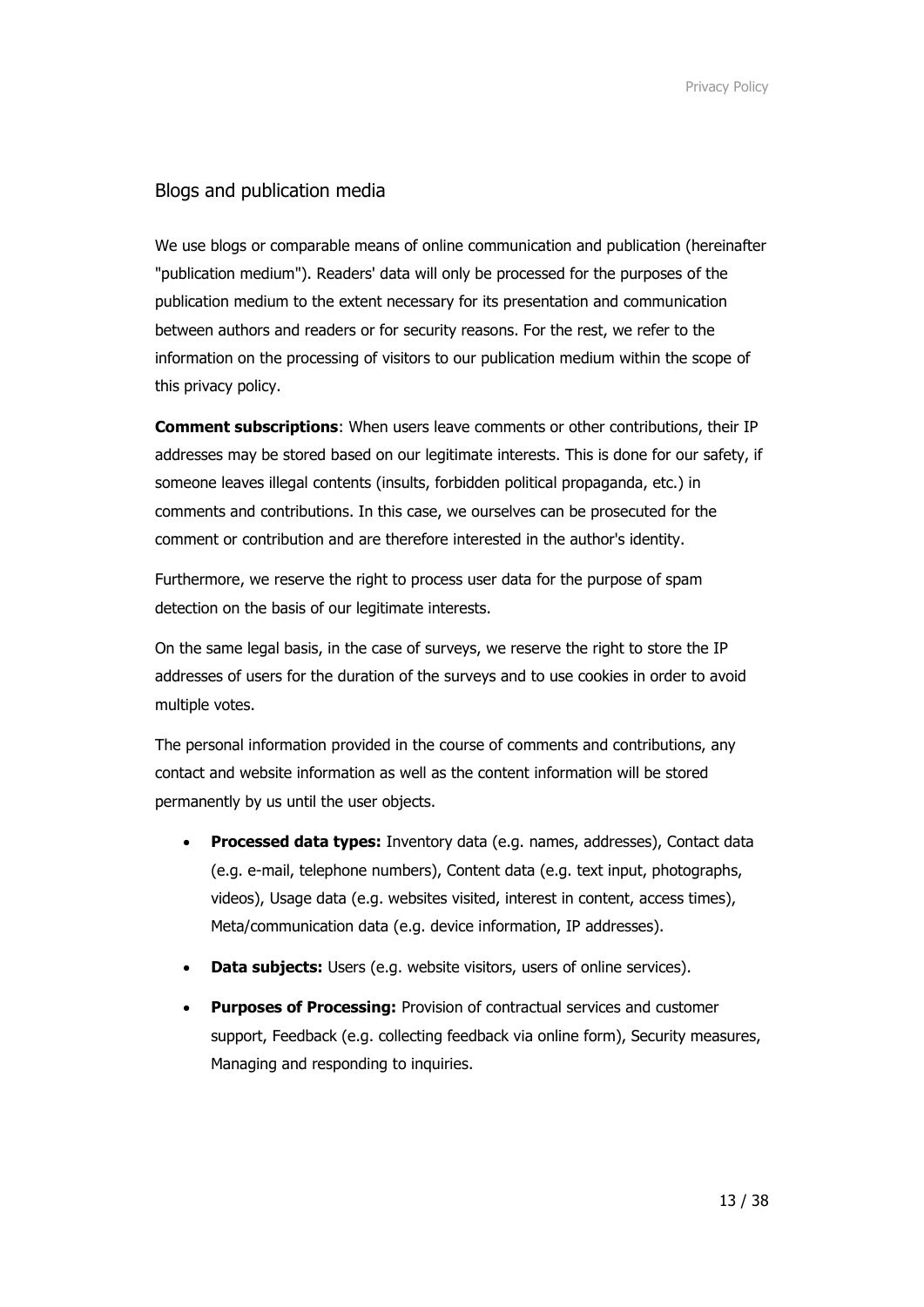• **Legal Basis:** Performance of a contract and prior requests (Article 6 (1) (b) GDPR), Legitimate Interests (Article 6 (1) (f) GDPR).

## Video Conferences, Online Meetings, Webinars and Screen-Sharing

We use platforms and applications of other providers (hereinafter referred to as "Conference Platforms") for the purpose of conducting video and audio conferences, webinars and other types of video and audio meetings (hereinafter collectively referred to as "Conference"). When using the Conference Platforms and their services, we comply with the legal requirements.

**Data processed by Conference Platforms:** In the course of participation in a Conference, the Data of the participants listed below are processed. The scope of the processing depends, on the one hand, on which data is requested in the context of a specific Conference (e.g., provision of access data or clear names) and which optional information is provided by the participants. In addition to processing for the purpose of conducting the conference, participants' Data may also be processed by the Conference Platforms for security purposes or service optimization. The processed Date includes personal information (first name, last name), contact information (e-mail address, telephone number), access data (access codes or passwords), profile pictures, information on professional position/function, the IP address of the internet access, information on the participants' end devices, their operating system, the browser and its technical and linguistic settings, information on the content-related communication processes, i.e. entries in chats and audio and video data, as well as the use of other available functions (e.g. surveys). The content of communications is encrypted to the extent technically provided by the conference providers. If participants are registered as users with the Conference Platforms, then further data may be processed in accordance with the agreement with the respective Conference Provider.

**Logging and recording:** If text entries, participation results (e.g. from surveys) as well as video or audio recordings are recorded, this will be transparently communicated to the participants in advance and they will be asked - if necessary - for their consent.

**Data protection measures of the participants:** Please refer to the data privacy information of the Conference Platforms for details on the processing of your data and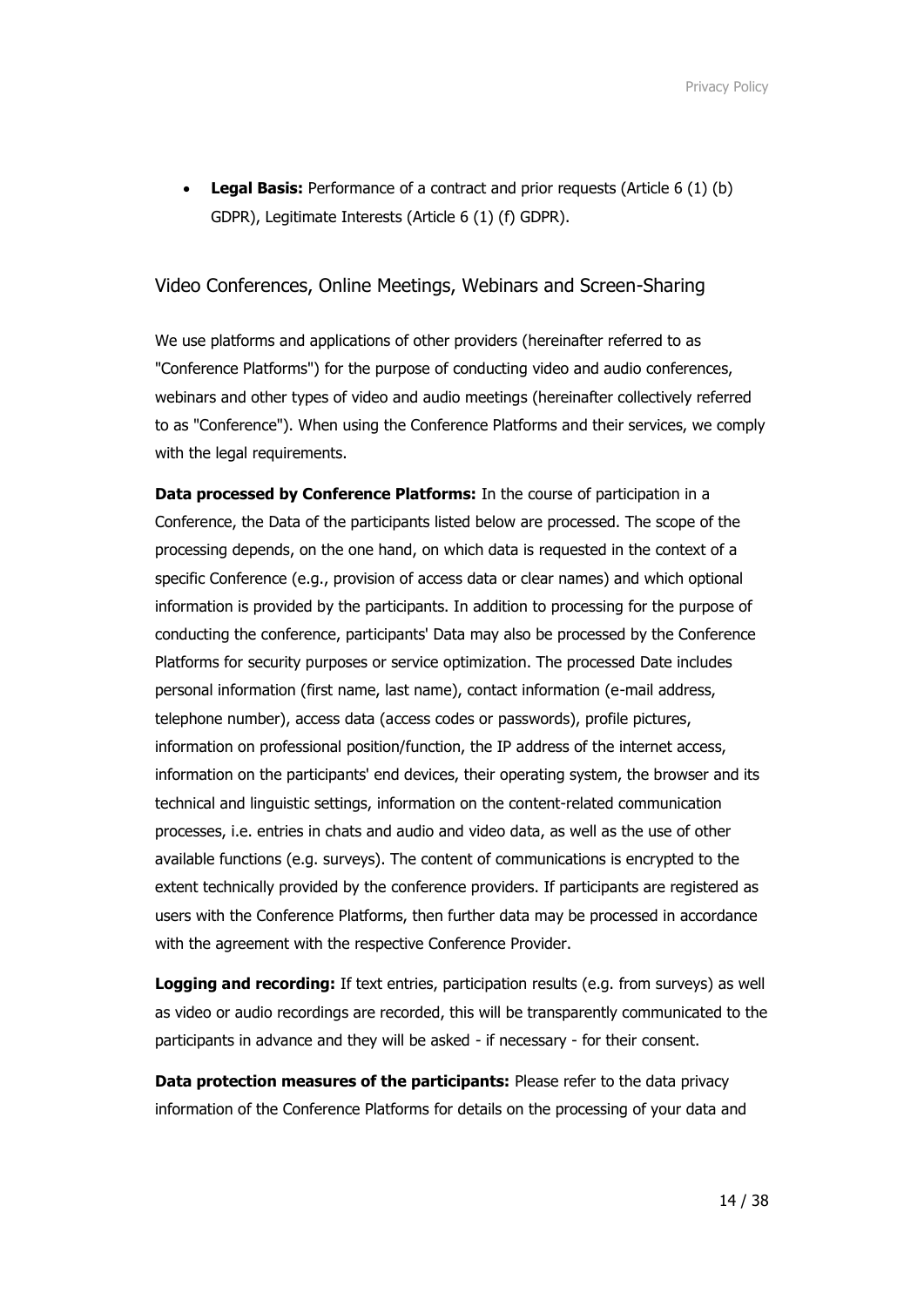select the optimum security and data privacy settings for you within the framework of the settings of the conference platforms. Furthermore, please ensure data and privacy protection in the background of your recording for the duration of a Conference (e.g., by notifying roommates, locking doors, and using the background masking function, if technically possible). Links to the conference rooms as well as access data, should not be passed on to unauthorized third parties.

**Notes on legal bases:** Insofar as, in addition to the Conference Platforms, we also process users' data and ask users for their consent to use contents from the Conferences or certain functions (e.g. consent to a recording of Conferences), the legal basis of the processing is this consent. Furthermore, our processing may be necessary for the fulfillment of our contractual obligations (e.g. in participant lists, in the case of reprocessing of Conference results, etc.).Otherwise, user data is processed on the basis of our legitimate interests in efficient and secure communication with our communication partners.

- **Processed data types:** Inventory data (e.g. names, addresses), Contact data (e.g. e-mail, telephone numbers), Content data (e.g. text input, photographs, videos), Usage data (e.g. websites visited, interest in content, access times), Meta/communication data (e.g. device information, IP addresses).
- **Data subjects:** Communication partner (Recipients of e-mails, letters, etc.), Users (e.g. website visitors, users of online services).
- **Purposes of Processing:** Provision of contractual services and customer support, Contact requests and communication, Office and organisational procedures.
- **Legal Basis:** Consent (Article 6 (1) (a) GDPR), Performance of a contract and prior requests (Article 6 (1) (b) GDPR), Legitimate Interests (Article 6 (1) (f) GDPR).

## **Services and service providers being used:**

• **Microsoft Teams:** Messenger and conference software; Service provider: Microsoft Corporation, One Microsoft Way, Redmond, WA 98052-6399 USA; Website: [https://products.office.com;](https://products.office.com/) Privacy Policy: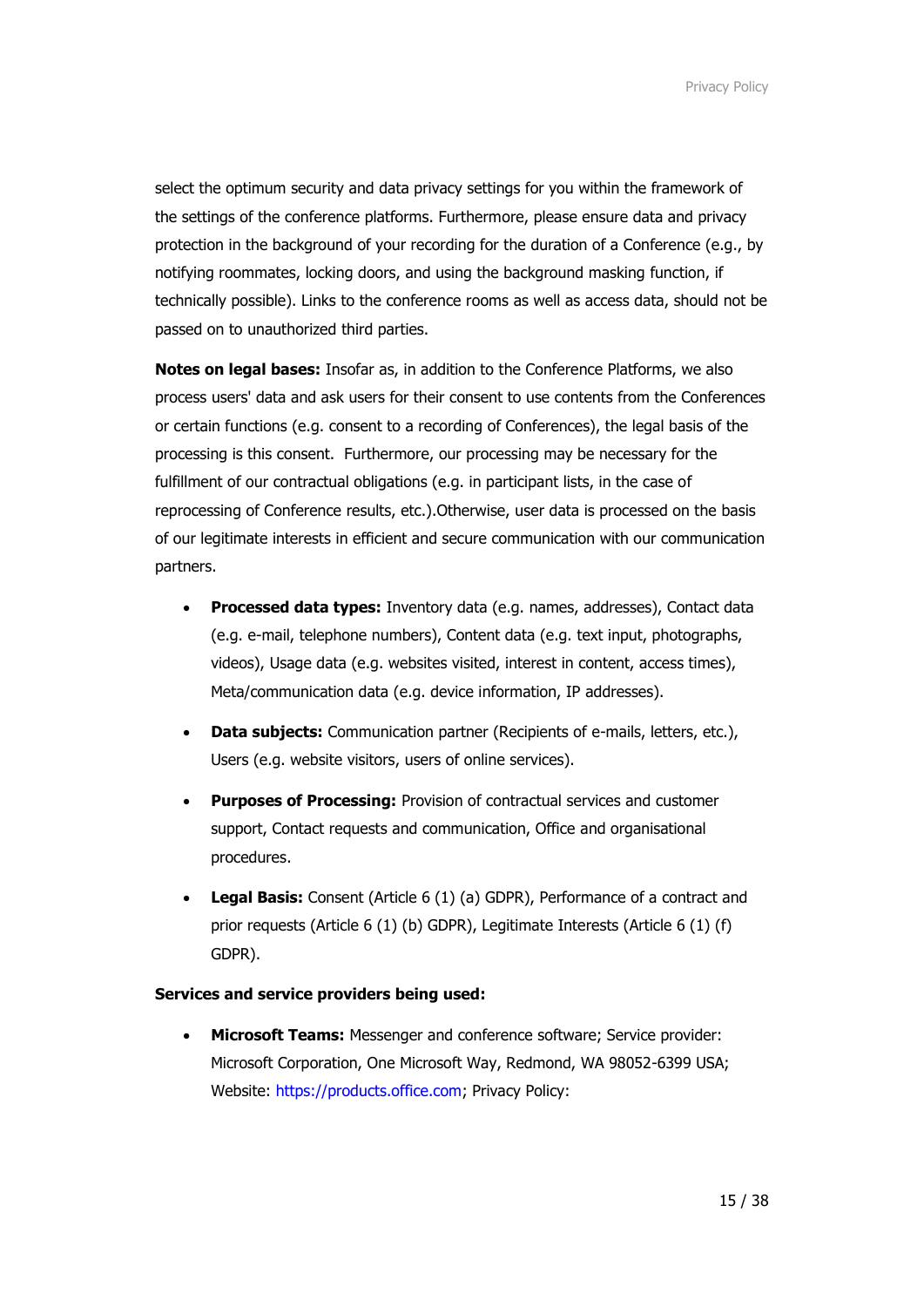[https://privacy.microsoft.com/de-de/privacystatement,](https://privacy.microsoft.com/de-de/privacystatement) Security information: [https://www.microsoft.com/de-de/trustcenter.](https://www.microsoft.com/de-de/trustcenter)

- **Skype:** Messenger and conference software; Service provider: Microsoft Corporation, One Microsoft Way, Redmond, WA 98052-6399 USA; Website: [https://www.skype.com;](https://www.skype.com/) Privacy Policy: [https://privacy.microsoft.com/de](https://privacy.microsoft.com/de-de/privacystatement)[de/privacystatement,](https://privacy.microsoft.com/de-de/privacystatement) Security information: [https://www.microsoft.com/de](https://www.microsoft.com/de-de/trustcenter)[de/trustcenter.](https://www.microsoft.com/de-de/trustcenter)
- **Zoom:** Video Conferencing, Web Conferencing and Webinars; Service provider: Zoom Video Communications, Inc., 55 Almaden Blvd., Suite 600, San Jose, CA 95113, USA; Website: [https://zoom.us;](https://zoom.us/) Privacy Policy: [https://zoom.us/docs/de](https://zoom.us/docs/de-de/privacy-and-legal.html)[de/privacy-and-legal.html;](https://zoom.us/docs/de-de/privacy-and-legal.html) Standard Contractual Clauses (Safeguarding the level of data protection when processing data in third countries): <https://zoom.us/docs/de-de/privacy-and-legal.html> (referred to as Global DPA).

## Job Application Process

The application process requires applicants to provide us with the data necessary for their assessment and selection. The information required can be found in the job description or, in the case of online forms, in the information contained therein.

In principle, the required information includes personal information such as name, address, a contact option and proof of the qualifications required for a particular employment. Upon request, we will be happy to provide you with additional information.

If made available, applicants can submit their applications via an online form. The data will be transmitted to us encrypted according to the state of the art. Applicants can also send us their applications by e-mail. Please note, however, that e-mails on the Internet are generally not sent in encrypted form. As a rule, e-mails are encrypted during transport, but not on the servers from which they are sent and received. We can therefore accept no responsibility for the transmission path of the application between the sender and the reception on our server. For the purposes of searching for applicants, submitting applications and selecting applicants, we may make use of the applicant management and recruitment software, platforms and services of third-party providers in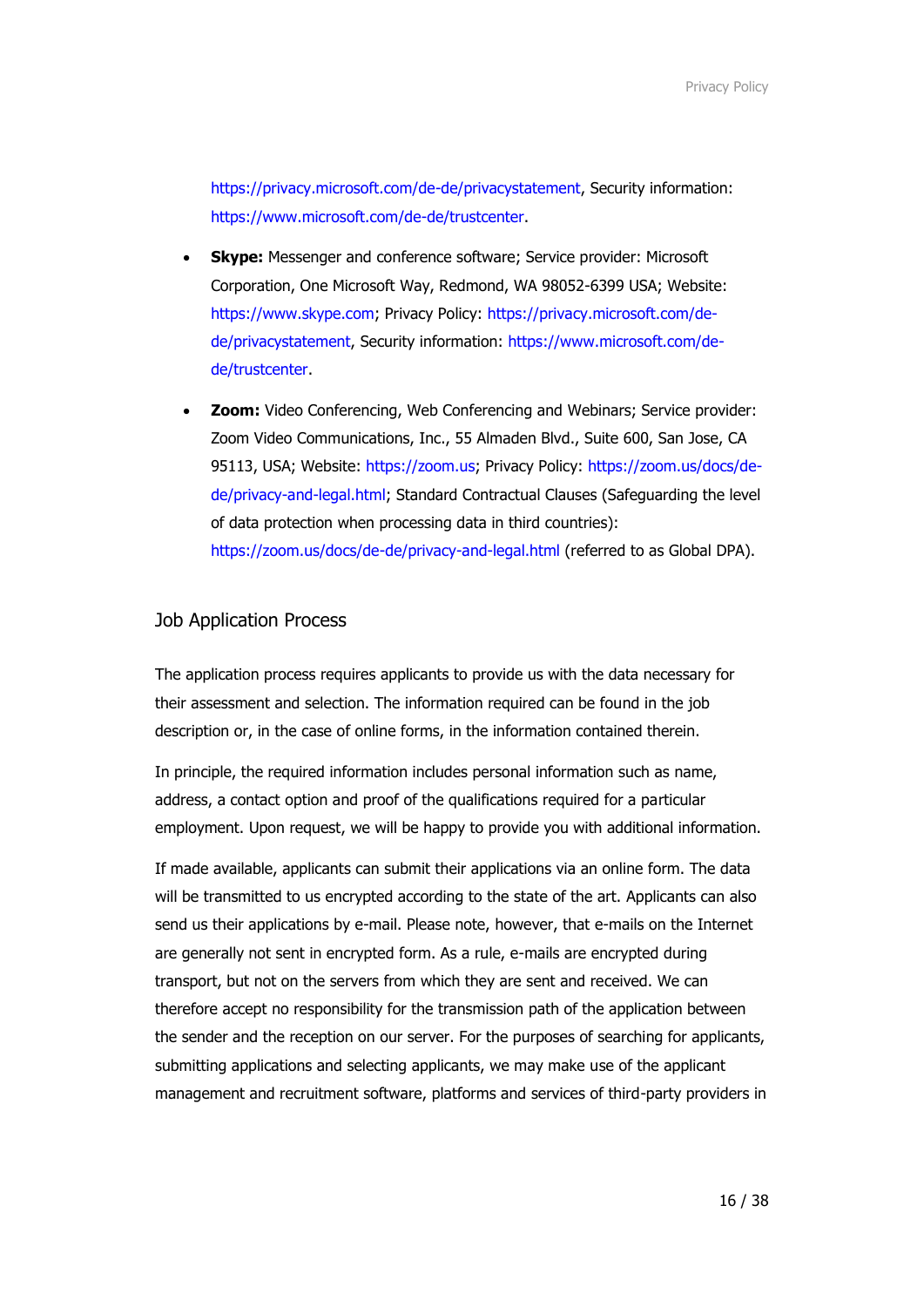compliance with legal requirements. Applicants are welcome to contact us about how to submit their application or send it to us by regular mail.

**Processing of special categories of data:** If special categories of personal data within the meaning of Article 9 (1) GDPR (e.g. health data, such as severely handicapped status or ethnic origin) are requested from applicants within the framework of the application procedure, so that the responsible person or the person concerned can exercise his/her rights arising from labour law and social security and social protection law and fulfil his/her duties in this regard, their processing shall be carried out in accordance with Article 9 (1)(b) GDPR, in the case of the protection of vital interests of applicants or other persons pursuant to Article 9 (1)(c) GDPR or for the purposes of preventive health care or occupational medicine, for the assessment of the employee's ability to work, for medical diagnostics, care or treatment in the health or social sector or for the administration of systems and services in the health or social sector in accordance with Article 9 (1)(h) GDPR. In the case of a communication of special categories of data based on voluntary consent, their processing is carried out on the basis of Article 9 (1)(a) GDPR.

**Ereasure of data:** In the event of a successful application, the data provided by the applicants may be further processed by us for the purposes of the employment relationship. Otherwise, if the application for a job offer is not successful, the applicant's data will be deleted. Applicants' data will also be deleted if an application is withdrawn, to which applicants are entitled at any time. Subject to a justified revocation by the applicant, the deletion will take place at the latest after the expiry of a period of six months, so that we can answer any follow-up questions regarding the application and comply with our duty of proof under the regulations on equal treatment of applicants. Invoices for any reimbursement of travel expenses are archived in accordance with tax regulations.

**Admission to a talent pool -** Admission to an talent pool, if offered, is based on consent. Applicants are informed that their consent to be included in the talent pool is voluntary, has no influence on the current application process and that they can revoke their consent at any time for the future.

• **Processed data types:** Job applicant details (e.g. Personal data, postal and contact addresses and the documents pertaining to the application and the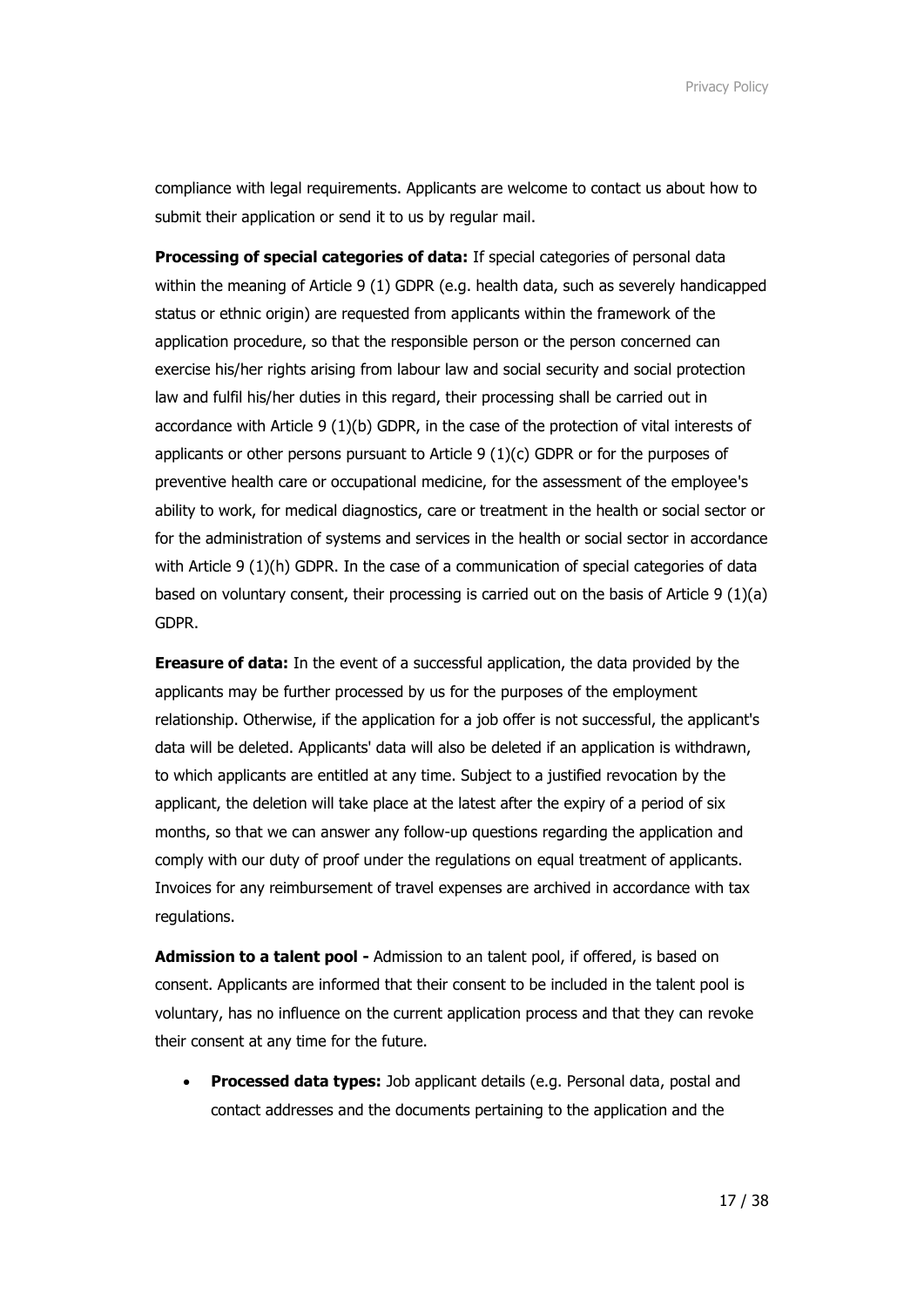information contained therein, such as cover letter, curriculum vitae, certificates, etc., as well as other information on the person or qualifications of applicants provided with regard to a specific job or voluntarily by applicants).

- **Data subjects:** Job applicants.
- **Purposes of Processing:** Job Application Process (Establishment and possible later execution as well as possible later termination of the employment relationship).
- **Legal Basis:** Job application process as a pre-contractual or contractual relationship (Article 9 (2)(b) GDPR).

## Cloud Services

We use Internet-accessible software services (so-called "cloud services", also referred to as "Software as a Service") provided on the servers of its providers for the following purposes: document storage and administration, calendar management, e-mail delivery, spreadsheets and presentations, exchange of documents, content and information with specific recipients or publication of websites, forms or other content and information, as well as chats and participation in audio and video conferences.

Within this framework, personal data may be processed and stored on the provider's servers insofar as this data is part of communication processes with us or is otherwise processed by us in accordance with this privacy policy. This data may include in particular master data and contact data of data subjects, data on processes, contracts, other proceedings and their contents. Cloud service providers also process usage data and metadata that they use for security and service optimization purposes.

If we use cloud services to provide documents and content to other users or publicly accessible websites, forms, etc., providers may store cookies on users' devices for web analysis or to remember user settings (e.g. in the case of media control).

**Information on legal basis -** If we ask for permission to use cloud services, the legal basis for processing data is consent. Furthermore, their use can be a component of our (pre)contractual services, provided that the use of cloud services has been agreed in this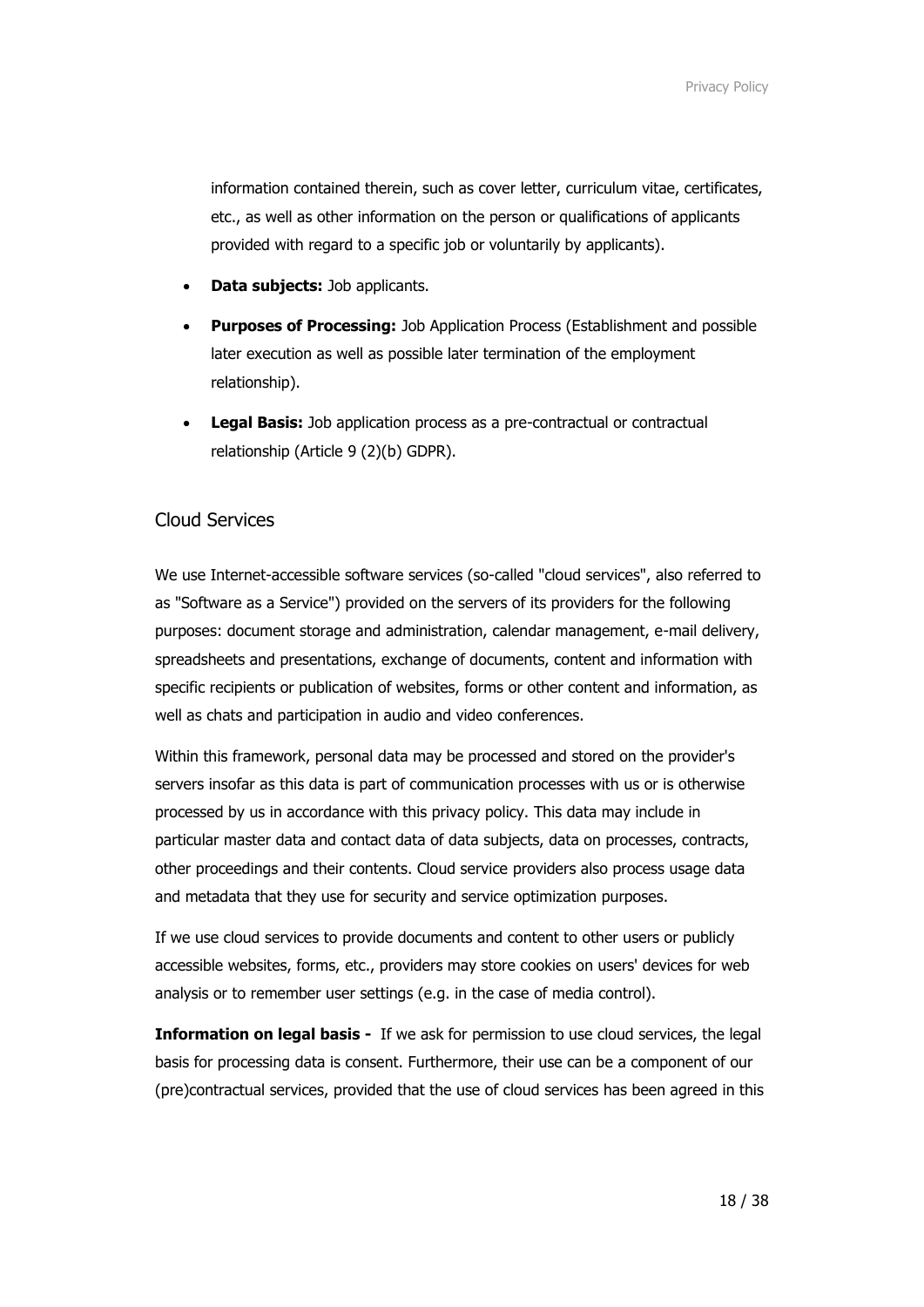context. Otherwise, user data will be processed on the basis of our legitimate interests (i.e. interest in efficient and secure administrative and collaboration processes).

- **Processed data types:** Inventory data (e.g. names, addresses), Contact data (e.g. e-mail, telephone numbers), Content data (e.g. text input, photographs, videos), Usage data (e.g. websites visited, interest in content, access times), Meta/communication data (e.g. device information, IP addresses).
- **Data subjects:** Customers/Donors, Employees (e.g. Employees, job applicants), Prospective customers/donors, Communication partner (Recipients of e-mails, letters, etc.).
- **Purposes of Processing:** Office and organisational procedures.
- **Legal Basis:** Consent (Article 6 (1) (a) GDPR), Performance of a contract and prior requests (Article 6 (1) (b) GDPR), Legitimate Interests (Article 6 (1) (f) GDPR).

#### **Services and service providers being used:**

- **Dropbox:** Cloud storage services; Service provider: Dropbox, Inc., 333 Brannan Street, San Francisco, California 94107, USA; Website: [https://www.dropbox.com;](https://www.dropbox.com/) Privacy Policy: [https://www.dropbox.com/privacy;](https://www.dropbox.com/privacy) Standard Contractual Clauses (Safeguarding the level of data protection when processing data in third countries): [https://assets.dropbox.com/documents/en/legal/data-processing-agreement-dfb-](https://assets.dropbox.com/documents/en/legal/data-processing-agreement-dfb-013118.pdf)[013118.pdf.](https://assets.dropbox.com/documents/en/legal/data-processing-agreement-dfb-013118.pdf)
- **Google Cloud Services:** Cloud storage services; Service provider: Google Ireland Limited, Gordon House, Barrow Street, Dublin 4, Ireland, parent company: Google LLC, 1600 Amphitheatre Parkway, Mountain View, CA 94043, USA; Website: [https://cloud.google.com/;](https://cloud.google.com/) Privacy Policy: [https://www.google.com/policies/privacy,](https://www.google.com/policies/privacy) Security information: [https://cloud.google.com/security/privacy.](https://cloud.google.com/security/privacy)
- **Microsoft Cloud Services:** Cloud Services; Service provider: Microsoft Corporation, One Microsoft Way, Redmond, WA 98052-6399 USA; Website: [https://microsoft.com;](https://microsoft.com/) Privacy Policy: [https://privacy.microsoft.com/de-](https://privacy.microsoft.com/de-de/privacystatement)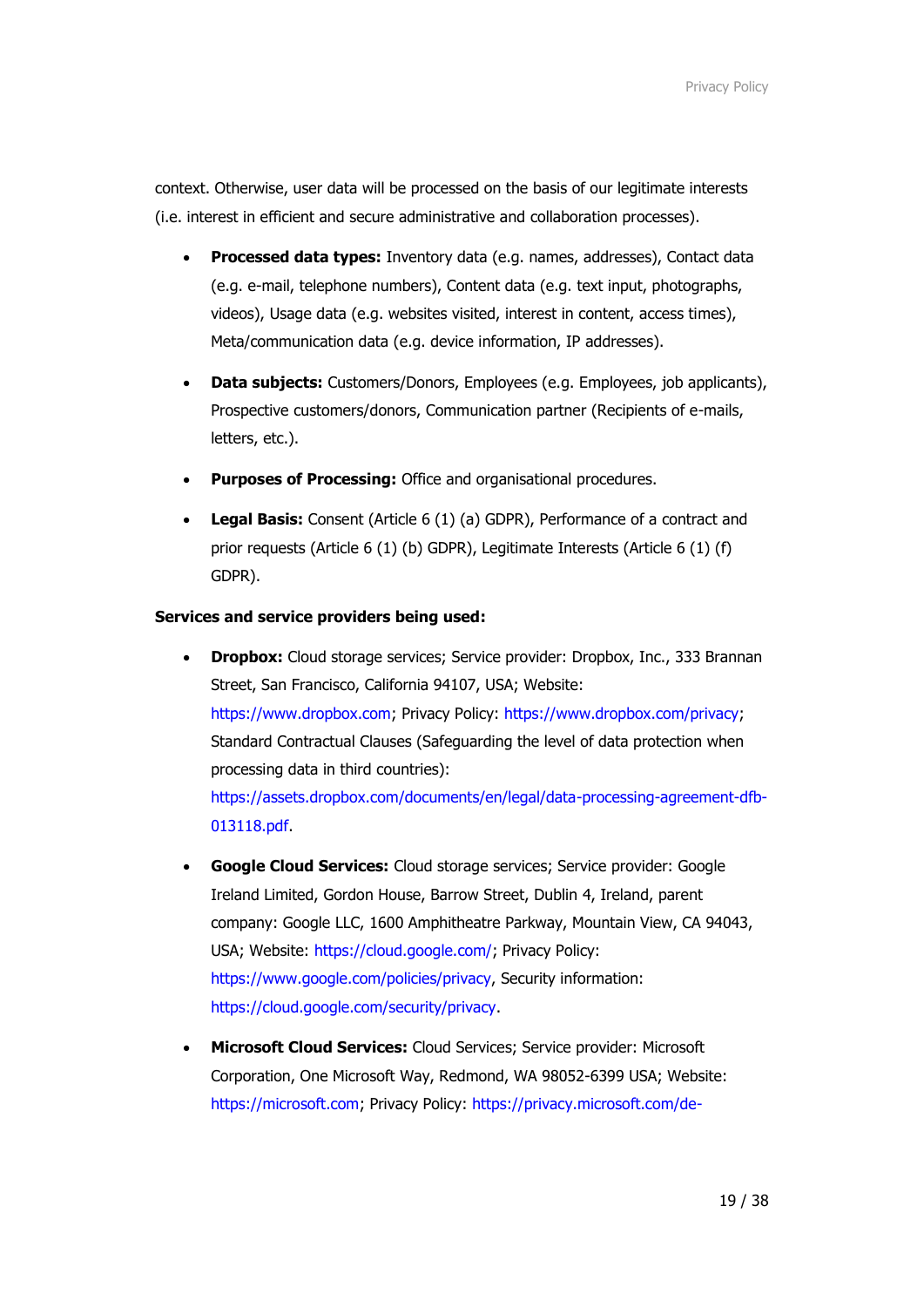[de/privacystatement,](https://privacy.microsoft.com/de-de/privacystatement) Security information: [https://www.microsoft.com/de](https://www.microsoft.com/de-de/trustcenter)[de/trustcenter.](https://www.microsoft.com/de-de/trustcenter)

## Newsletter and Electronic Communications

We send newsletters, e-mails and other electronic communications (hereinafter referred to as "newsletters") only with the consent of the recipient or a legal permission. Insofar as the contents of the newsletter are specifically described within the framework of registration, they are decisive for the consent of the user. Otherwise, our newsletters contain information about our services and us.

In order to subscribe to our newsletters, it is generally sufficient to enter your e-mail address. We may, however, ask you to provide a name for the purpose of contacting you personally in the newsletter or to provide further information if this is required for the purposes of the newsletter.

**Double opt-in procedure:** The registration to our newsletter takes place in general in a so-called Double-Opt-In procedure. This means that you will receive an e-mail after registration asking you to confirm your registration. This confirmation is necessary so that no one can register with external e-mail addresses.

The registrations for the newsletter are logged in order to be able to prove the registration process according to the legal requirements. This includes storing the login and confirmation times as well as the IP address. Likewise the changes of your data stored with the dispatch service provider are logged.

**Deletion and restriction of processing:** We may store the unsubscribed email addresses for up to three years based on our legitimate interests before deleting them to provide evidence of prior consent. The processing of these data is limited to the purpose of a possible defense against claims. An individual deletion request is possible at any time, provided that the former existence of a consent is confirmed at the same time. In the case of an obligation to permanently observe an objection, we reserve the right to store the e-mail address solely for this purpose in a blocklist.

**Information on legal bases:** The sending of the newsletter is based on the consent of the recipients or, if consent is not required, on the basis of our legitimate interests in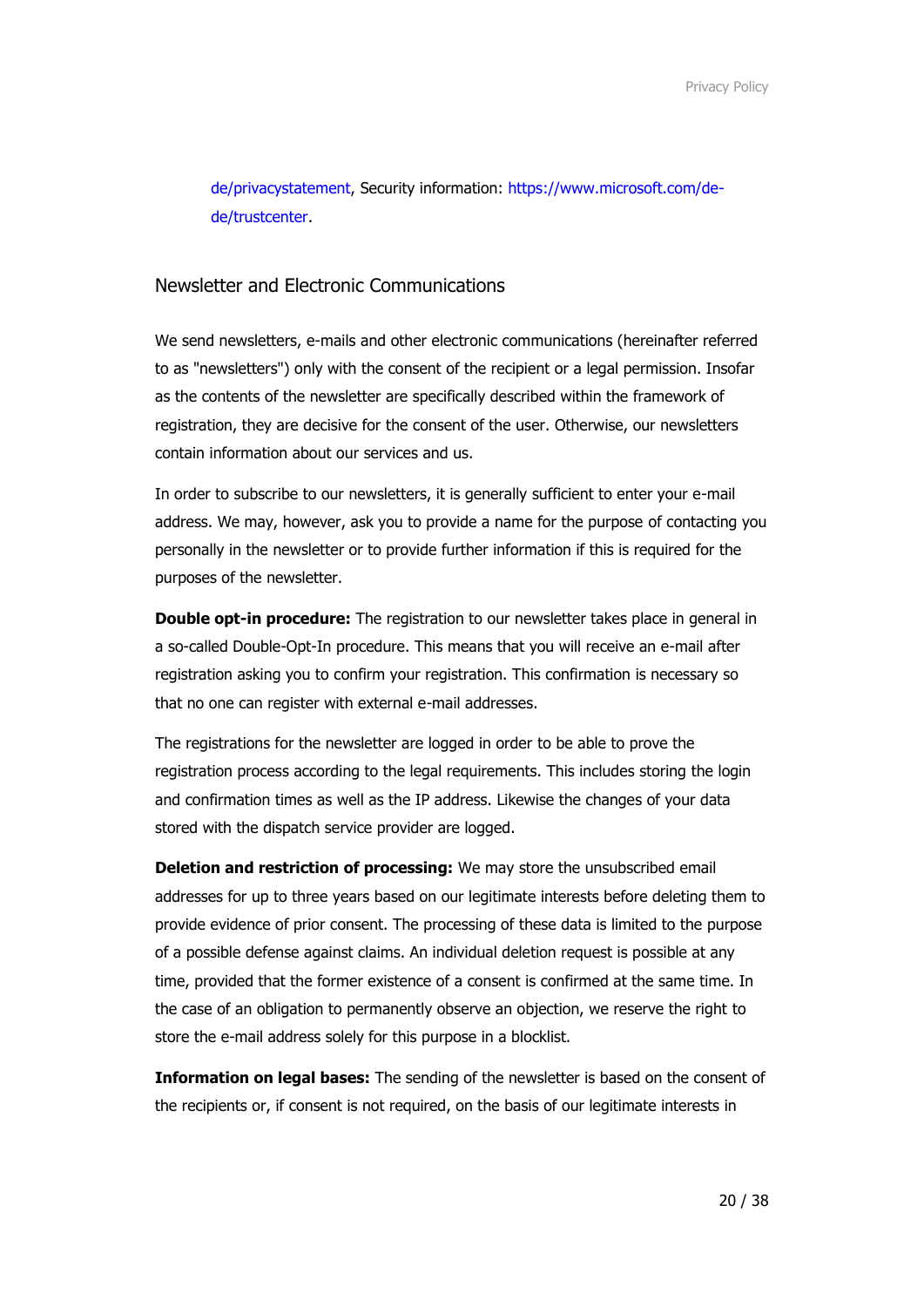direct marketing. Insofar as we engage a service provider for sending e-mails, this is done on the basis of our legitimate interests. The registration procedure is recorded on the basis of our legitimate interests for the purpose of demonstrating that it has been conducted in accordance with the law.

Contents: Update about our program, the organisation and the region.

**Measurement of opening rates and click rates**: The newsletters contain a so-called "web-beacon", i.e. a pixel-sized file, which is retrieved from our server when the newsletter is opened or, if we use a mailing service provider, from its server. Within the scope of this retrieval, technical information such as information about the browser and your system, as well as your IP address and time of retrieval are first collected.

This information is used for the technical improvement of our newsletter on the basis of technical data or target groups and their reading behaviour on the basis of their retrieval points (which can be determined with the help of the IP address) or access times. This analysis also includes determining whether newsletters are opened, when they are opened and which links are clicked. This information is assigned to the individual newsletter recipients and stored in their profiles until the profiles are deleted. The evaluations serve us much more to recognize the reading habits of our users and to adapt our content to them or to send different content according to the interests of our users.

The measurement of opening rates and click rates as well as the storage of the measurement results in the profiles of the users and their further processing are based on the consent of the users.

A separate objection to the performance measurement is unfortunately not possible, in this case the entire newsletter subscription must be cancelled or objected to. In this case, the stored profile information will be deleted.

- **Processed data types:** Inventory data (e.g. names, addresses), Contact data (e.g. e-mail, telephone numbers), Meta/communication data (e.g. device information, IP addresses), Usage data (e.g. websites visited, interest in content, access times).
- **Data subjects:** Communication partner (Recipients of e-mails, letters, etc.).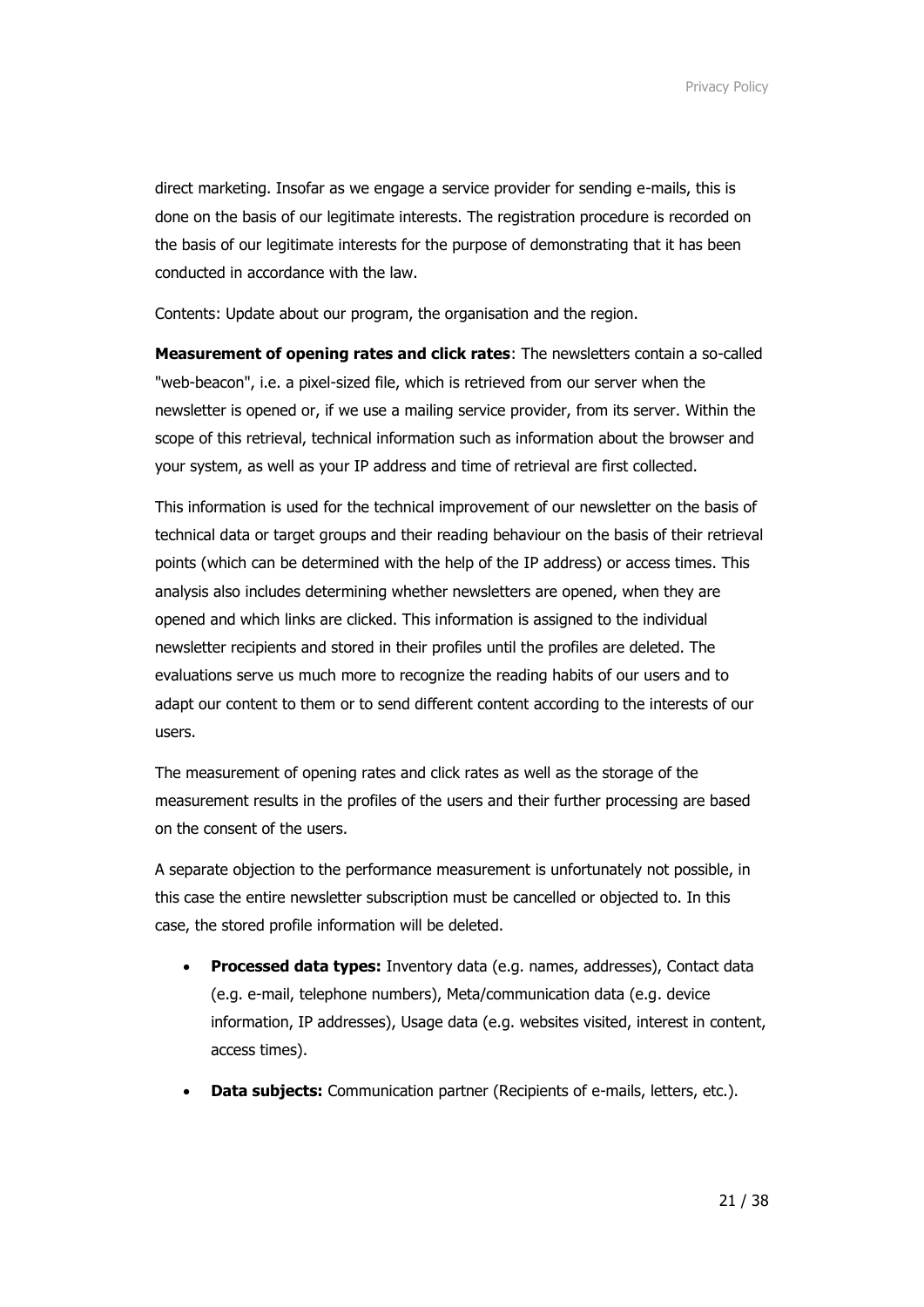- **Purposes of Processing:** Direct marketing (e.g. by e-mail or postal).
- **Legal Basis:** Consent (Article 6 (1) (a) GDPR), Legitimate Interests (Article 6 (1) (f) GDPR).
- **Opt-Out:** You can cancel the receipt of our newsletter at any time, i.e. revoke your consent or object to further receipt. You will find a link to cancel the newsletter either at the end of each newsletter or you can otherwise use one of the contact options listed above, preferably e-mail.

#### **Services and service providers being used:**

• **Mailjet:** Email marketing platform; Service provider: Mailjet SAS,13-13 bis, rue de l'Aubrac, 75012 Paris, France; Website: [https://www.mailjet.com;](https://www.mailjet.com/) Privacy Policy: [https://www.mailjet.com/privacy-policy/.](https://www.mailjet.com/privacy-policy/)

## Web Analysis, Monitoring and Optimization

Web analysis is used to evaluate the visitor traffic on our website and may include the behaviour, interests or demographic information of users, such as age or gender, as pseudonymous values. With the help of web analysis we can e.g. recognize, at which time our online services or their functions or contents are most frequently used or requested for repeatedly, as well as which areas require optimization.

In addition to web analysis, we can also use test procedures, e.g. to test and optimize different versions of our online services or their components.

For these purposes, so-called user profiles can be created and stored in a file (so-called "cookie") or similar procedures in which the relevant user information for the aforementioned analyses is stored. This information may include, for example, content viewed, web pages visited and elements and technical data used there, such as the browser used, computer system used and information on times of use. If users have consented to the collection of their location data, these may also be processed, depending on the provider.

The IP addresses of the users are also stored. However, we use any existing IP masking procedure (i.e. pseudonymisation by shortening the IP address) to protect the user. In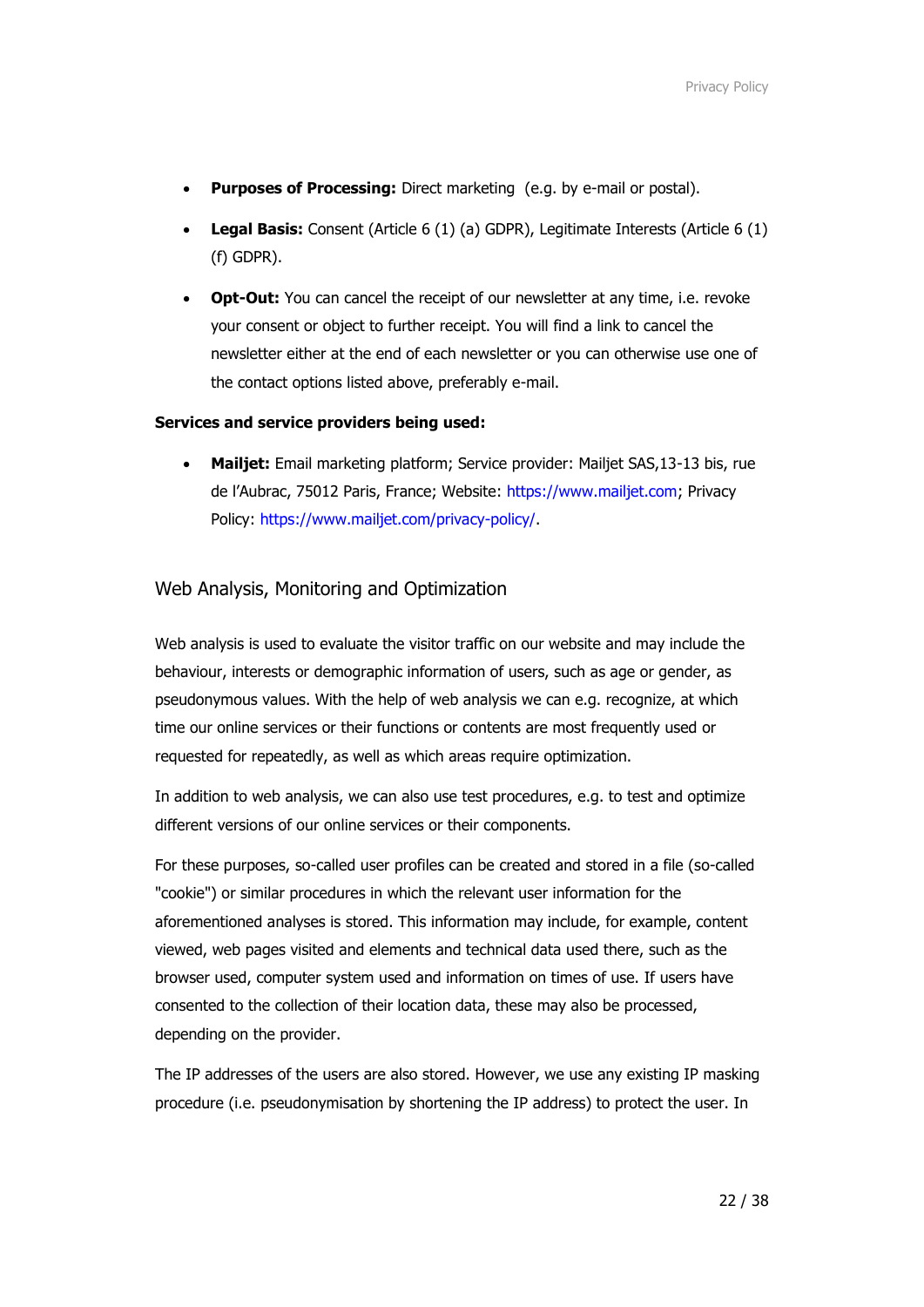general, within the framework of web analysis, A/B testing and optimisation, no user data (such as e-mail addresses or names) is stored, but pseudonyms. This means that we, as well as the providers of the software used, do not know the actual identity of the users, but only the information stored in their profiles for the purposes of the respective processes.

**Information on legal basis:** If we ask the users for their consent to the use of third party providers, the legal basis of the processing is consent. Furthermore, the processing can be a component of our (pre)contractual services, provided that the use of the third party was agreed within this context. Otherwise, user data will be processed on the basis of our legitimate interests (i.e. interest in efficient, economic and recipient friendly services). In this context, we would also like to refer you to the information on the use of cookies in this privacy policy.

- **Processed data types:** Usage data (e.g. websites visited, interest in content, access times), Meta/communication data (e.g. device information, IP addresses).
- **Data subjects:** Users (e.g. website visitors, users of online services).
- **Purposes of Processing:** Web Analytics (e.g. access statistics, recognition of returning visitors), Profiles with user-related information (Creating user profiles).
- **Security measures:** IP Masking (Pseudonymization of the IP address).
- **Legal Basis:** Consent (Article 6 (1) (a) GDPR), Legitimate Interests (Article 6 (1) (f) GDPR).

## **Services and service providers being used:**

• **Google Analytics:** web analytics; Service provider: Google Ireland Limited, Gordon House, Barrow Street, Dublin 4, Ireland, parent company: Google LLC, 1600 Amphitheatre Parkway, Mountain View, CA 94043, USA; Website: [https://marketingplatform.google.com/intl/en/about/analytics/;](https://marketingplatform.google.com/intl/en/about/analytics/) Privacy Policy: [https://policies.google.com/privacy.](https://policies.google.com/privacy)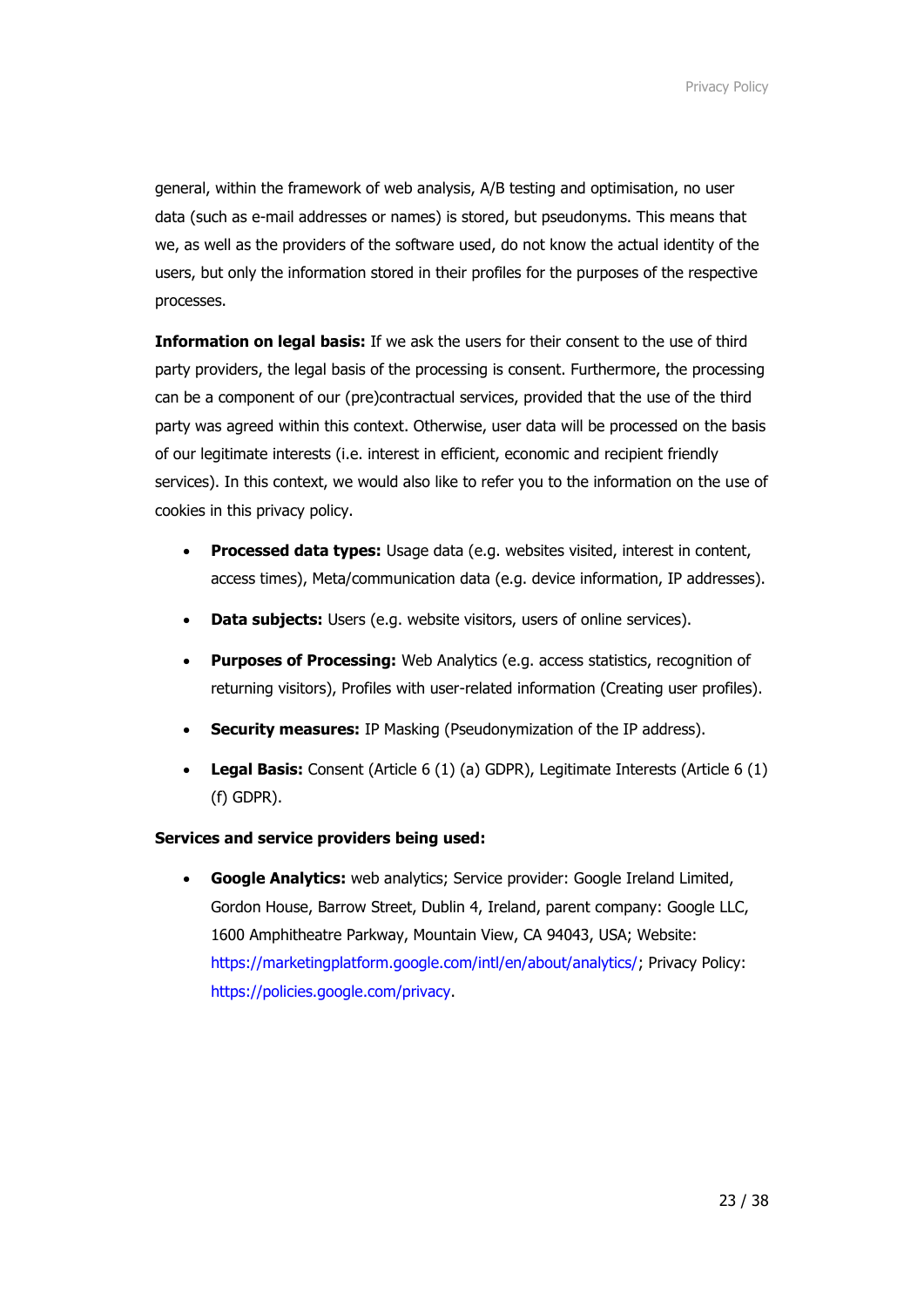## Onlinemarketing

We process personal data for the purposes of online marketing, which may include in particular the marketing of advertising space or the display of advertising and other content (collectively referred to as "Content") based on the potential interests of users and the measurement of their effectiveness.

For these purposes, so-called user profiles are created and stored in a file (so-called "cookie") or similar procedure in which the relevant user information for the display of the aforementioned content is stored. This information may include, for example, content viewed, websites visited, online networks used, communication partners and technical information such as the browser used, computer system used and information on usage times. If users have consented to the collection of their sideline data, these can also be processed.

The IP addresses of the users are also stored. However, we use provided IP masking procedures (i.e. pseudonymisation by shortening the IP address) to ensure the protection of the user's by using a pseudonym. In general, within the framework of the online marketing process, no clear user data (such as e-mail addresses or names) is secured, but pseudonyms. This means that we, as well as the providers of online marketing procedures, do not know the actual identity of the users, but only the information stored in their profiles.

The information in the profiles is usually stored in the cookies or similar memorizing procedures. These cookies can later, generally also on other websites that use the same online marketing technology, be read and analyzed for purposes of content display, as well as supplemented with other data and stored on the server of the online marketing technology provider.

Exceptionally, clear data can be assigned to the profiles. This is the case, for example, if the users are members of a social network whose online marketing technology we use and the network links the profiles of the users in the aforementioned data. Please note that users may enter into additional agreements with the social network providers or other service providers, e.g. by consenting as part of a registration process.

As a matter of principle, we only gain access to summarised information about the performance of our advertisements. However, within the framework of so-called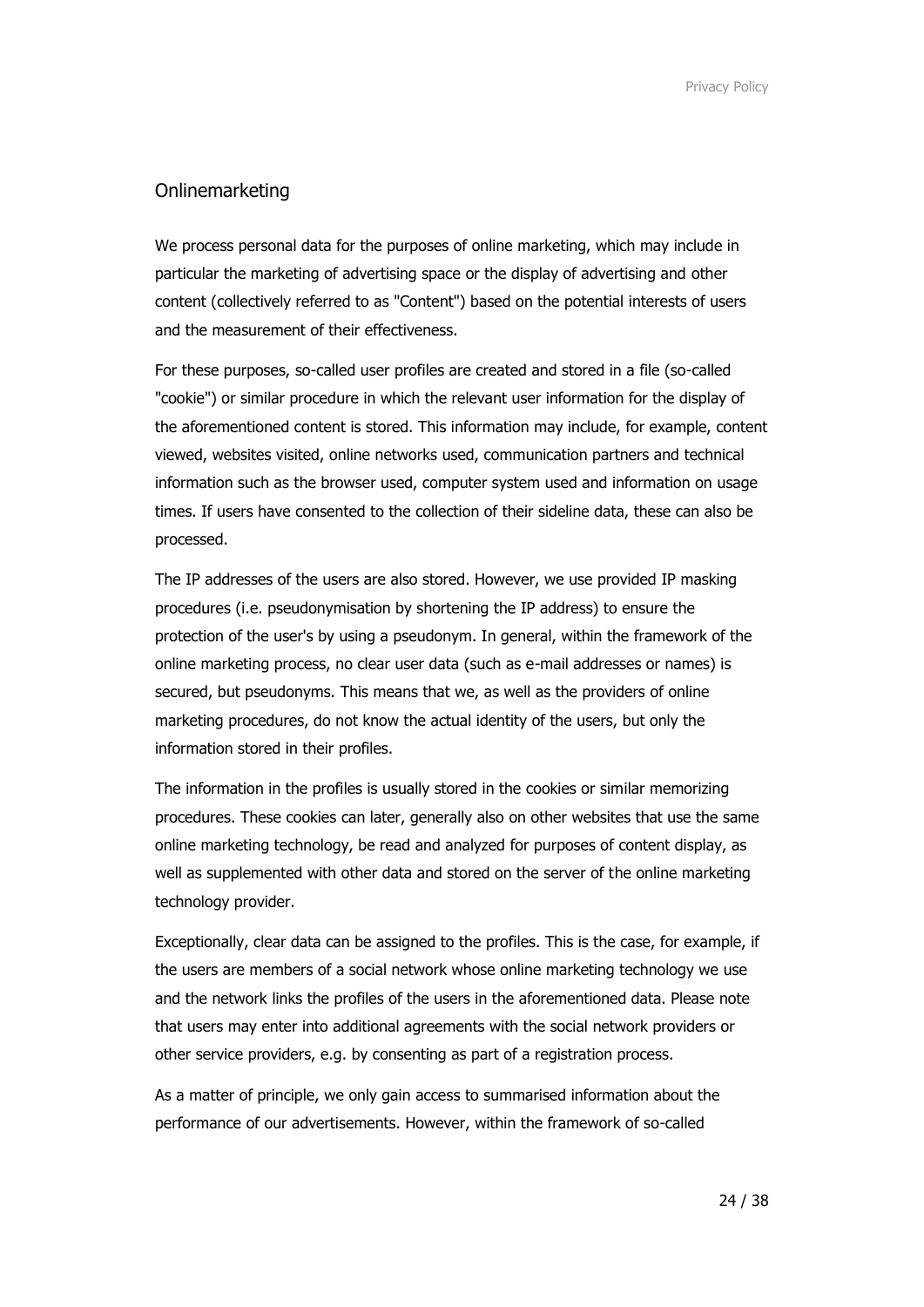conversion measurement, we can check which of our online marketing processes have led to a so-called conversion, i.e. to the conclusion of a contract with us. The conversion measurement is used alone for the performance analysis of our marketing activities.

Unless otherwise stated, we kindly ask you to consider that cookies used will be stored for a period of two years.

**Information on legal basis:** If we ask users for their consent (e.g. in the context of a so-called "cookie banner consent"), the legal basis for processing data for online marketing purposes is this consent. Otherwise, user data will be processed on the basis of our legitimate interests (i.e. interest in the analysis, optimisation and economic operation of our online services. In this context, we would also like to refer you to the information on the use of cookies in this privacy policy.

**Meta Pixel and Custom Audiences (Custom Audiences)**: With the help of the Meta pixel (or equivalent functions, to transfer Event-Data or Contact Information via interfaces or other software in apps), Meta/Facebook is on the one hand able to determine the visitors of our online services as a target group for the presentation of ads (so-called "Facebook ads"). Accordingly, we use Meta pixels to display Facebook ads placed by us only to Meta/Facebook users and within the services of partners cooperating with Meta/Facebook (so-called "audience network" <https://www.facebook.com/audiencenetwork/> ) who have shown an interest in our

online services or who have certain characteristics (e.g. interests in certain topics or products that are determined on the basis of the websites visited) that we transmit to Facebook/Meta (so-called "custom audiences"). With the help of Meta pixels, we also want to ensure that our Facebook ads correspond to the potential interest of users and do not appear annoying. The Meta pixel also enables us to track the effectiveness of Facebook ads for statistical and market research purposes by showing whether users were referred to our website after clicking on a Facebook ad (known as "conversion tracking").

We are jointly responsible (so-called "joint-controllership") with Meta Platforms Ireland Limited. for the collection or transmission (but not the further processing) of "event data" that Facebook/Meta collects or receives as part of a transmission for the following purposes using the Meta pixel and comparable functions (e.g. APIs) that are implemented in our online services: a) displaying content advertising information that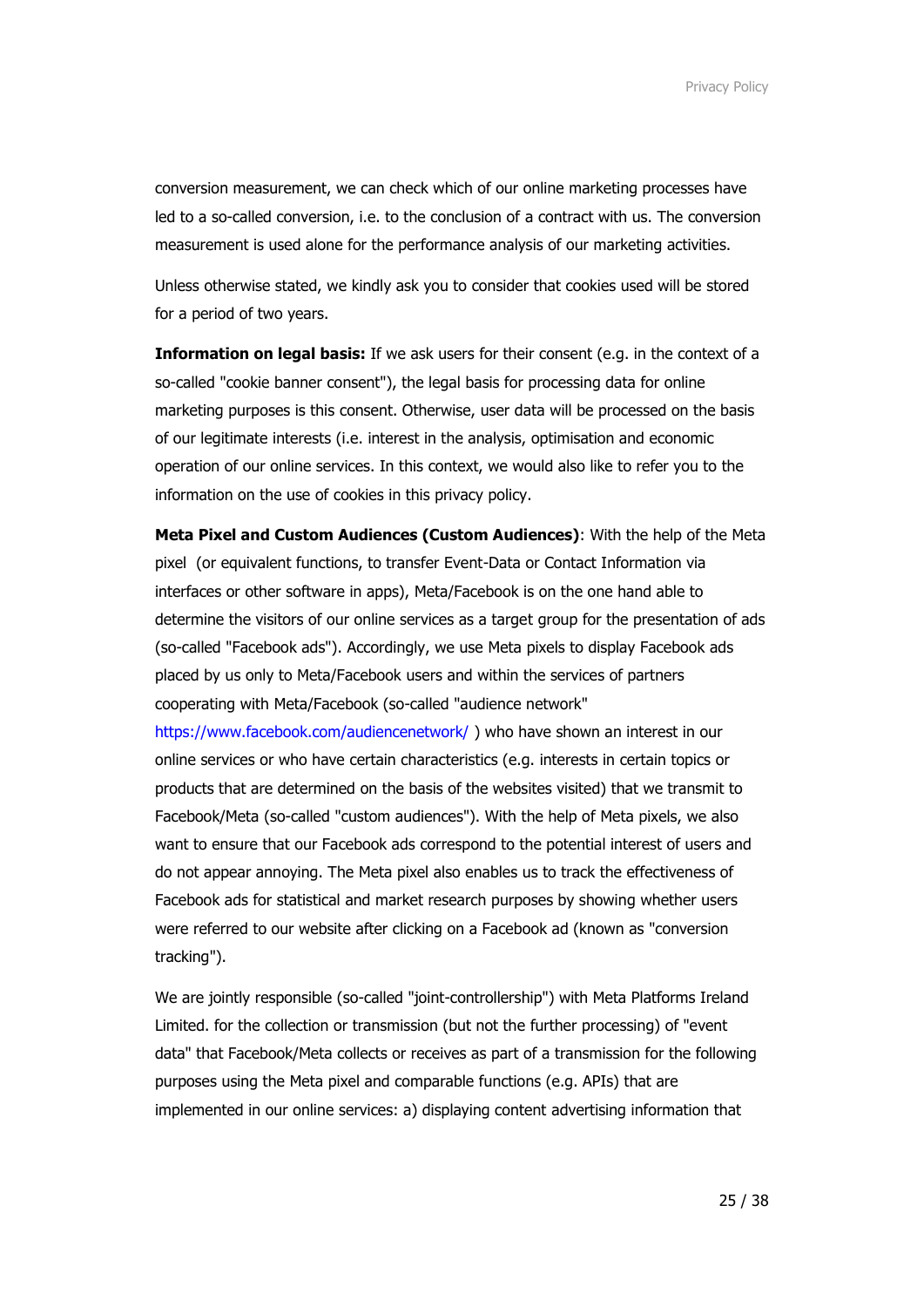matches users' presumed interests; b) delivering commercial and transactional messages (e.g. b) delivering commercial and transactional messages (e.g., addressing users via Meta Messenger); c) improving ad delivery and personalizing features and content (e.g., improving recognition of which content or advertising information is believed to be of interest to users). We have entered into a special agreement with Meta/Facebook ("Controller Addendum", [https://www.facebook.com/legal/controller\\_addendum\)](https://www.facebook.com/legal/controller_addendum), which specifically addresses the security measures that Meta/Facebook must take [\(https://www.facebook.com/legal/terms/data\\_security\\_terms\)](https://www.facebook.com/legal/terms/data_security_terms) and in which Facebook/Meta has agreed to comply with the rights of data subjects (i.e., users can, for example, submit information access or deletion requests directly to Facebook/Meta). Note: If Facebook/Meta provides us with measurements, analyses and reports (which are aggregated, i.e. do not contain information on individual users and are anonymous to us), then this processing is not carried out within the scope of joint responsibility, but on the basis of a DPA ("Data Processing Terms",

[https://www.facebook.com/legal/terms/dataprocessing\)](https://www.facebook.com/legal/terms/dataprocessing), the "Data Security Conditions" [\(https://www.facebook.com/legal/terms/data\\_security\\_terms\)](https://www.facebook.com/legal/terms/data_security_terms) and, with regard to processing in the USA, on the basis of Standard Contractual Clauses ("Facebook EU Data Transfer Addendum, [https://www.facebook.com/legal/EU\\_data\\_transfer\\_addendum\)](https://www.facebook.com/legal/EU_data_transfer_addendum). The rights of users (in particular to access to information, erasure, objection and complaint to the competent supervisory authority) are not restricted by the agreements with Facebook/Meta.

• **Processed data types:** Usage data (e.g. websites visited, interest in content, access times), Meta/communication data (e.g. device information, IP addresses), Event Data (Facebook) ("Event Data" is data that can be transmitted from us to Facebook/Meta, e.g. via Meta pixels (via apps or other means) and relates to persons or their actions; the data includes, for example, information about visits to websites, interactions with content, functions, installations of apps, purchases of products, etc.; Event data is processed for the purpose of creating target groups for content and advertising information (Custom Audiences); Event Data does not include the actual content (such as written comments), login information, and Contact Information (such as names, email addresses, and phone numbers). Event Data is deleted by Facebook/Meta after a maximum of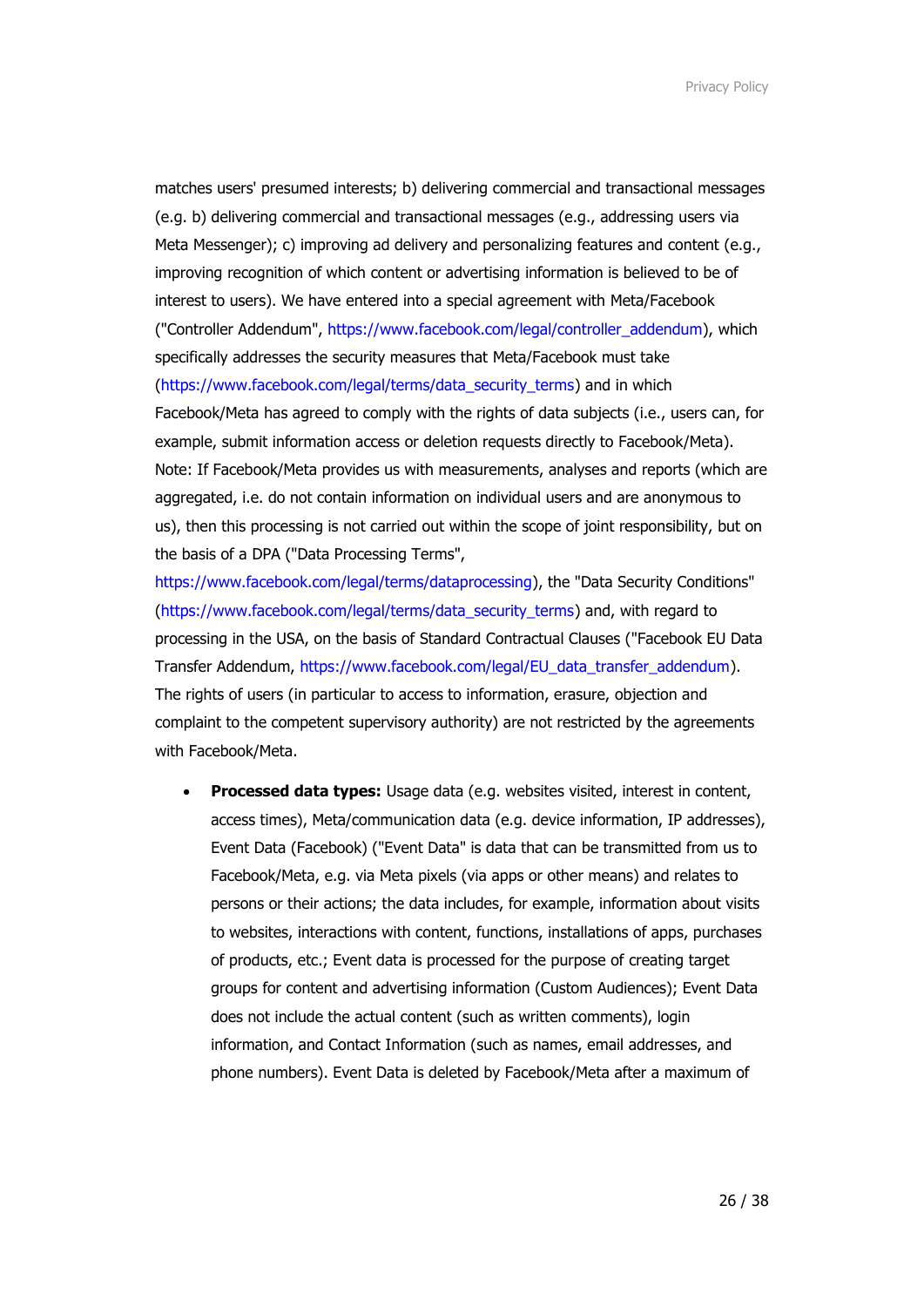two years, the Custom Audiences created from them with the deletion of our Facebook account).

- **Data subjects:** Users (e.g. website visitors, users of online services).
- **Purposes of Processing:** Marketing, Profiles with user-related information (Creating user profiles), Remarketing, Conversion tracking (Measurement of the effectiveness of marketing activities), Affiliate Tracking, Custom Audiences (Selection of relevant target groups for marketing purposes or other output of content).
- **Security measures:** IP Masking (Pseudonymization of the IP address).
- **Legal Basis:** Consent (Article 6 (1) (a) GDPR), Legitimate Interests (Article 6 (1) (f) GDPR).
- **Opt-Out:** We refer to the privacy policies of the respective service providers and the possibilities for objection (so-called "opt-out"). If no explicit opt-out option has been specified, it is possible to deactivate cookies in the settings of your browser. However, this may restrict the functions of our online offer. We therefore recommend the following additional opt-out options, which are offered collectively for each area:a) Europe: [https://www.youronlinechoices.eu.](https://www.youronlinechoices.eu/) b) Canada: [https://www.youradchoices.ca/choices.](https://www.youradchoices.ca/choices) c) USA: [https://www.aboutads.info/choices.](https://www.aboutads.info/choices) d) Cross-regional: [https://optout.aboutads.info.](https://optout.aboutads.info/)

## **Services and service providers being used:**

- **Google Analytics:** Online marketing and web analytics; Service provider: Google Ireland Limited, Gordon House, Barrow Street, Dublin 4, Ireland, parent company: Google LLC, 1600 Amphitheatre Parkway, Mountain View, CA 94043, USA; Website: [https://marketingplatform.google.com/intl/en/about/analytics/;](https://marketingplatform.google.com/intl/en/about/analytics/) Privacy Policy: [https://policies.google.com/privacy;](https://policies.google.com/privacy) Opt-Out: Opt-Out-Plugin: [https://tools.google.com/dlpage/gaoptout?hl=en,](https://tools.google.com/dlpage/gaoptout?hl=en) Settings for the Display of Advertisements: [https://adssettings.google.com/authenticated.](https://adssettings.google.com/authenticated)
- **Meta Pixel and Custom Audiences (Custom Audiences):** Service provider: [https://www.facebook.com,](https://www.facebook.com/) Meta Platforms Ireland Limited., 4 Grand Canal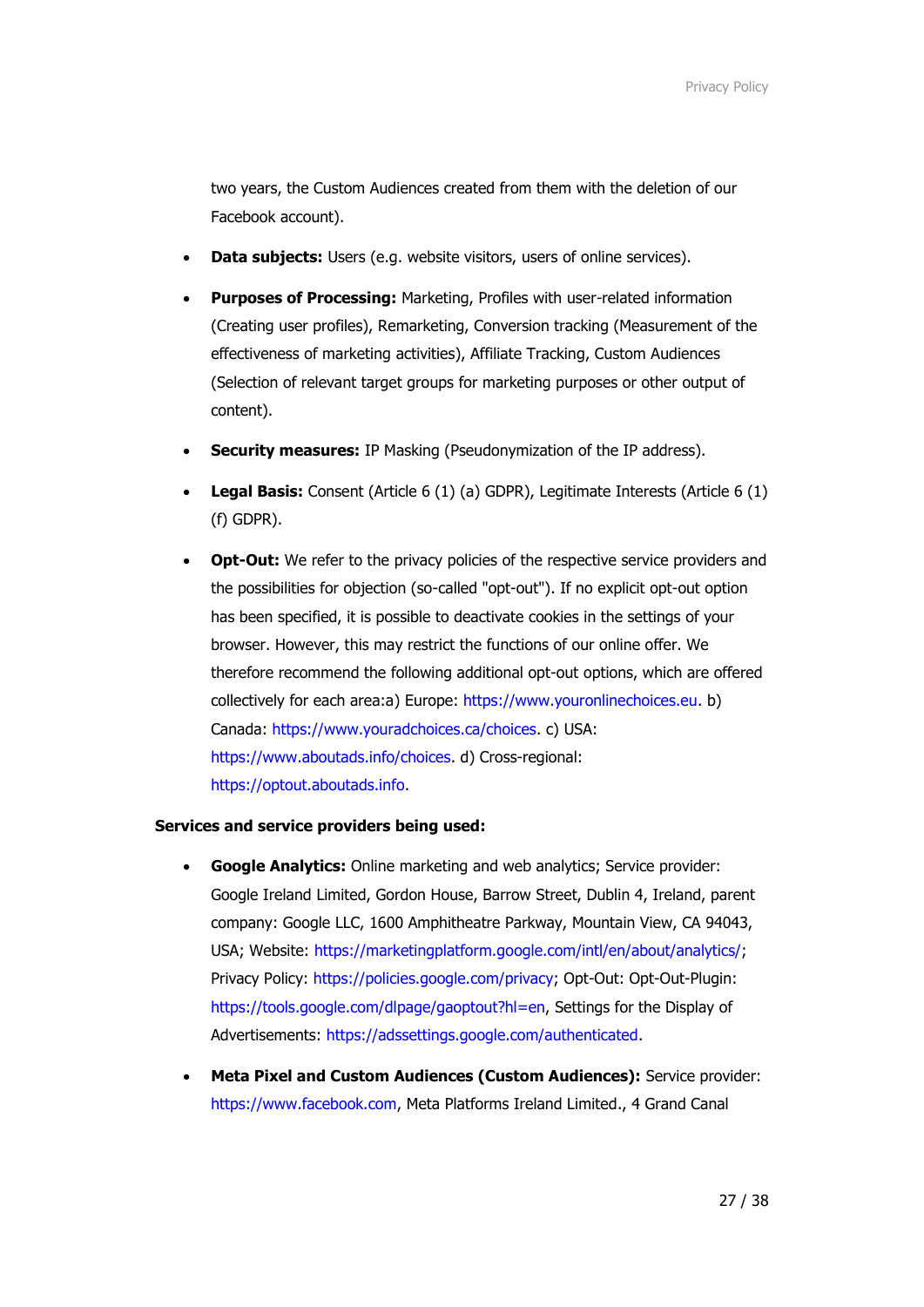Place Grand Canal Harbour, Dublin 2 DUBLIN, 2 Ireland, parent company: Meta Platforms, Inc., 1601 Willow Rd Menlo Park, CA, 94025-1452 United States; Website: [https://www.facebook.com;](https://www.facebook.com/)

Privacy Policy: [https://www.facebook.com/about/privacy;](https://www.facebook.com/about/privacy)

Opt-Out: [https://www.facebook.com/settings?tab=ads.](https://www.facebook.com/settings?tab=ads)

#### Profiles in Social Networks (Social Media)

We maintain online presences within social networks and process user data in this context in order to communicate with the users active there or to offer information about us.

We would like to point out that user data may be processed outside the European Union. This may entail risks for users, e.g. by making it more difficult to enforce users' rights.

In addition, user data is usually processed within social networks for market research and advertising purposes. For example, user profiles can be created on the basis of user behaviour and the associated interests of users. The user profiles can then be used, for example, to place advertisements within and outside the networks which are presumed to correspond to the interests of the users. For these purposes, cookies are usually stored on the user's computer, in which the user's usage behaviour and interests are stored. Furthermore, data can be stored in the user profiles independently of the devices used by the users (especially if the users are members of the respective networs or will become members later on).

For a detailed description of the respective processing operations and the opt-out options, please refer to the respective data protection declarations and information provided by the providers of the respective networks.

Also in the case of requests for information and the exercise of rights of data subjects, we point out that these can be most effectively pursued with the providers. Only the providers have access to the data of the users and can directly take appropriate measures and provide information. If you still need help, please do not hesitate to contact us.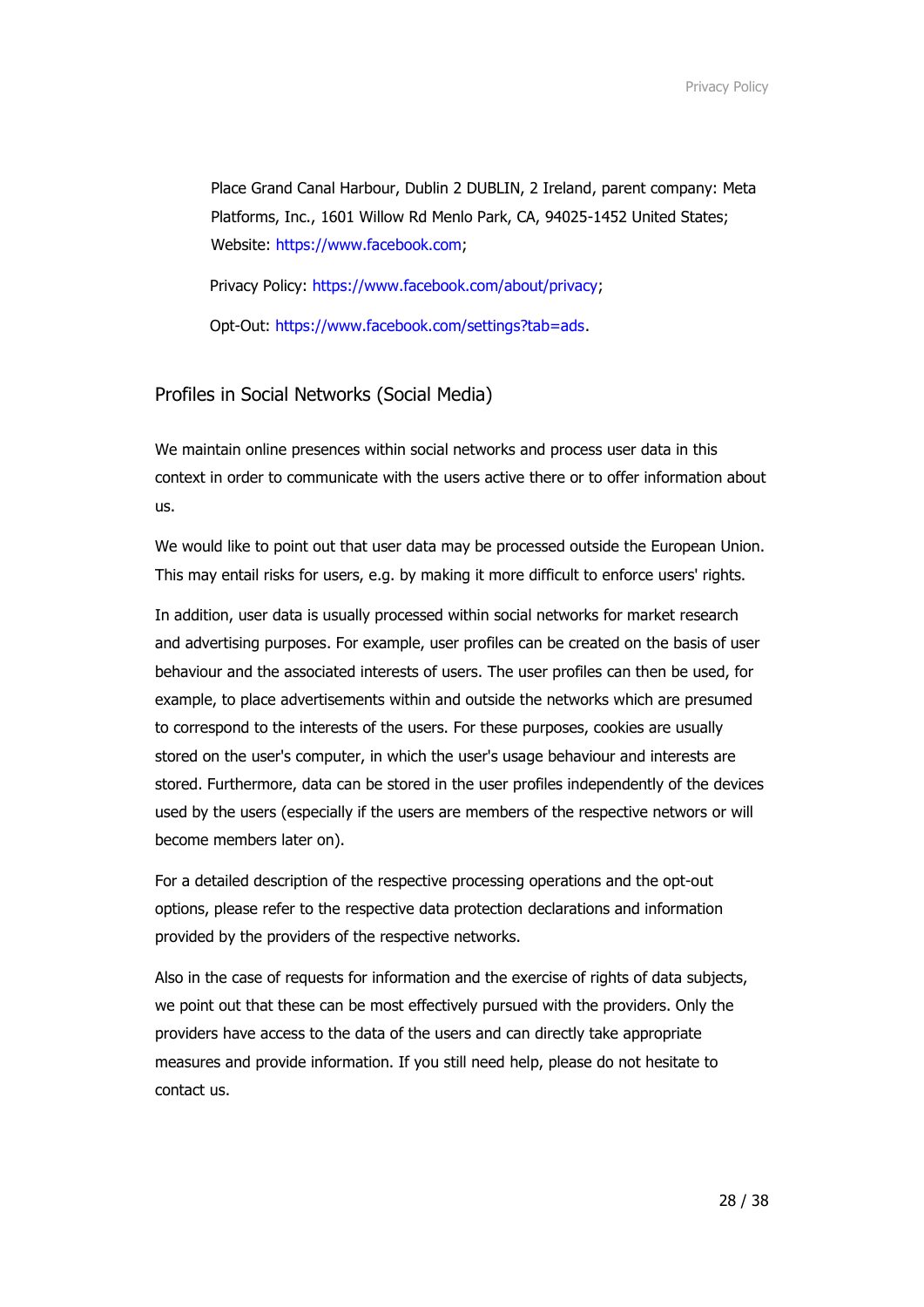**Facebook**: We are jointly responsible (so called "joint controller") with META PLATFORMS IRELAND LIMITED. for the collection (but not the further processing) of data of visitors to our Facebook/Meta page. This data includes information about the types of content users view or interact with, or the actions they take (see "Things that you and others do and provide" in the Facebook/Meta Data Policy: [https://www.facebook.com/policy\)](https://www.facebook.com/policy), and information about the devices used by users (e.g., IP addresses, operating system, browser type, language settings, cookie information; see "Device Information" in the Facebook/Meta Data Policy: [https://www.facebook.com/policy\)](https://www.facebook.com/policy). As explained in the Facebook/Meta Data Policy under "How we use this information?" Facebook/Meta also collects and uses information to provide analytics services, known as "page insights," to site operators to help them understand how people interact with their pages and with content associated with them. We have concluded a special agreement with Facebook/Meta ("Information about Page-Insights", [https://www.facebook.com/legal/terms/page\\_controller\\_addendum\)](https://www.facebook.com/legal/terms/page_controller_addendum), which regulates in particular the security measures that Facebook must observe and in which Facebook/Meta has agreed to fulfill the rights of the persons concerned (i.e. users can send information access or deletion requests directly to Facebook/Meta). The rights of users (in particular to access to information, erasure, objection and complaint to the competent supervisory authority) are not restricted by the agreements with Facebook/Meta. Further information can be found in the "Information about Page Insights"

#### [\(https://www.facebook.com/legal/terms/information\\_about\\_page\\_insights\\_data\)](https://www.facebook.com/legal/terms/information_about_page_insights_data).

- **Processed data types:** Contact data (e.g. e-mail, telephone numbers), Content data (e.g. text input, photographs, videos), Usage data (e.g. websites visited, interest in content, access times), Meta/communication data (e.g. device information, IP addresses).
- **Data subjects:** Users (e.g. website visitors, users of online services).
- **Purposes of Processing:** Contact requests and communication, Feedback (e.g. collecting feedback via online form), Marketing.
- **Legal Basis:** Legitimate Interests (Article 6 (1) (f) GDPR).

## **Services and service providers being used:**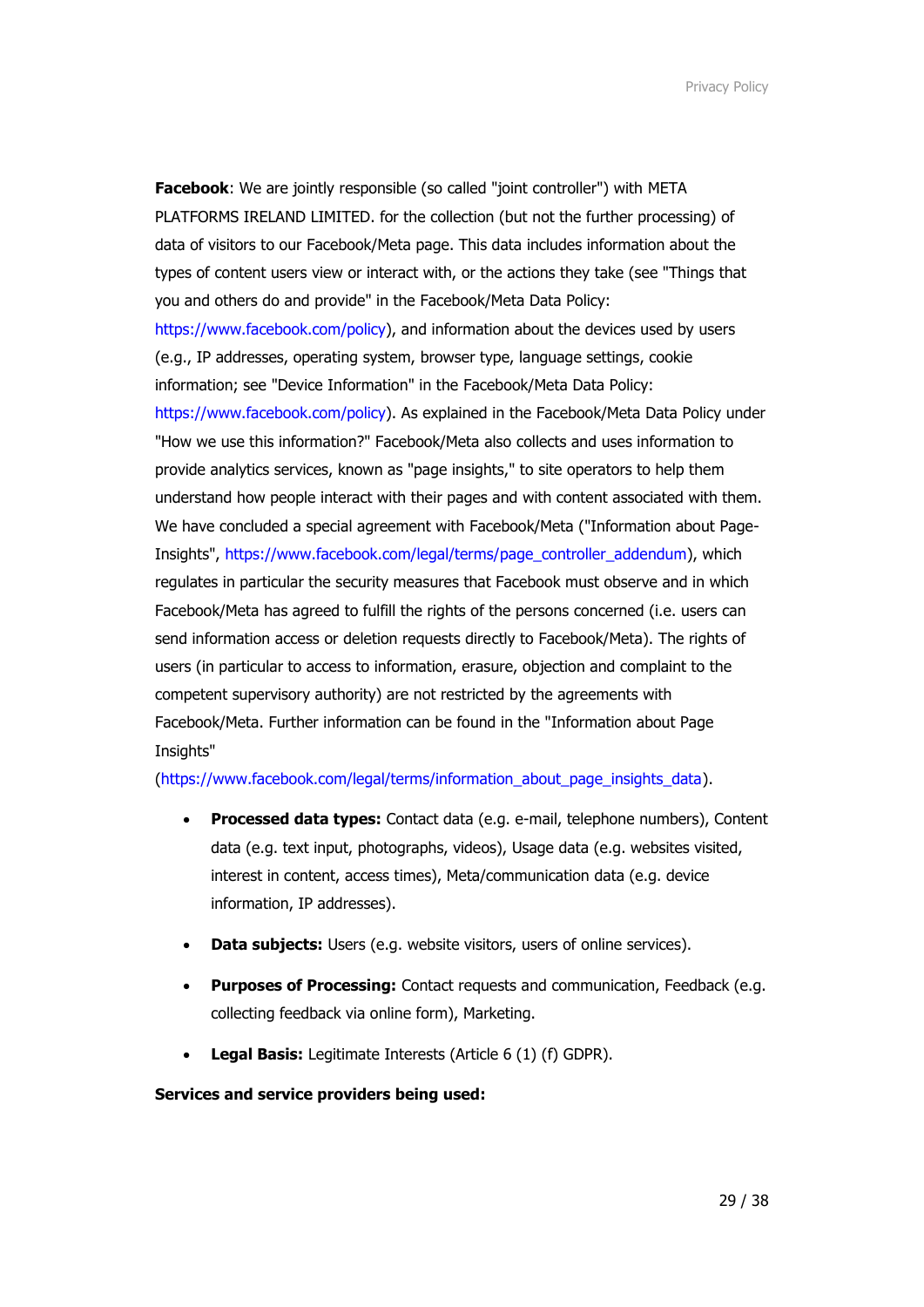- **Instagram:** Social network; Service provider: META PLATFORMS IRELAND LIMITED, , Mutterunternehmen: 1601 Willow Rd Menlo Park, CA, 94025-1452 United States; Website: [https://www.instagram.com;](https://www.instagram.com/) Privacy Policy: [https://instagram.com/about/legal/privacy.](https://instagram.com/about/legal/privacy)
- **Facebook:** Social network; Service provider: META PLATFORMS IRELAND LIMITED, , Mutterunternehmen: 1601 Willow Rd Menlo Park, CA, 94025-1452 United States; Website: [https://www.facebook.com;](https://www.facebook.com/) Privacy Policy: [https://www.facebook.com/about/privacy;](https://www.facebook.com/about/privacy) Opt-Out: Settings for advertisements: [https://www.facebook.com/settings?tab=ads.](https://www.facebook.com/settings?tab=ads)
- **LinkedIn:** Social network; Service provider: LinkedIn Ireland Unlimited Company, Wilton Place, Dublin 2, Ireland; Website: [https://www.linkedin.com;](https://www.linkedin.com/) Privacy Policy: [https://www.linkedin.com/legal/privacy-policy;](https://www.linkedin.com/legal/privacy-policy) Opt-Out: [https://www.linkedin.com/psettings/guest-controls/retargeting-opt-out.](https://www.linkedin.com/psettings/guest-controls/retargeting-opt-out)
- **Twitter:** Social network; Service provider: Twitter International Company, One Cumberland Place, Fenian Street, Dublin 2 D02 AX07, Ireland, parent company: Twitter Inc., 1355 Market Street, Suite 900, San Francisco, CA 94103, USA; Privacy Policy: [https://twitter.com/de/privacy,](https://twitter.com/de/privacy) (Settings) [https://twitter.com/personalization.](https://twitter.com/personalization)
- **YouTube:** Social network and video platform; Service provider: Google Ireland Limited, Gordon House, Barrow Street, Dublin 4, Ireland, parent company: Google LLC, 1600 Amphitheatre Parkway, Mountain View, CA 94043, USA; Privacy Policy: [https://policies.google.com/privacy;](https://policies.google.com/privacy) Opt-Out: [https://adssettings.google.com/authenticated.](https://adssettings.google.com/authenticated)

## Plugins and embedded functions and content

Within our online services, we integrate functional and content elements that are obtained from the servers of their respective providers (hereinafter referred to as "thirdparty providers"). These may, for example, be graphics, videos or city maps (hereinafter uniformly referred to as "Content").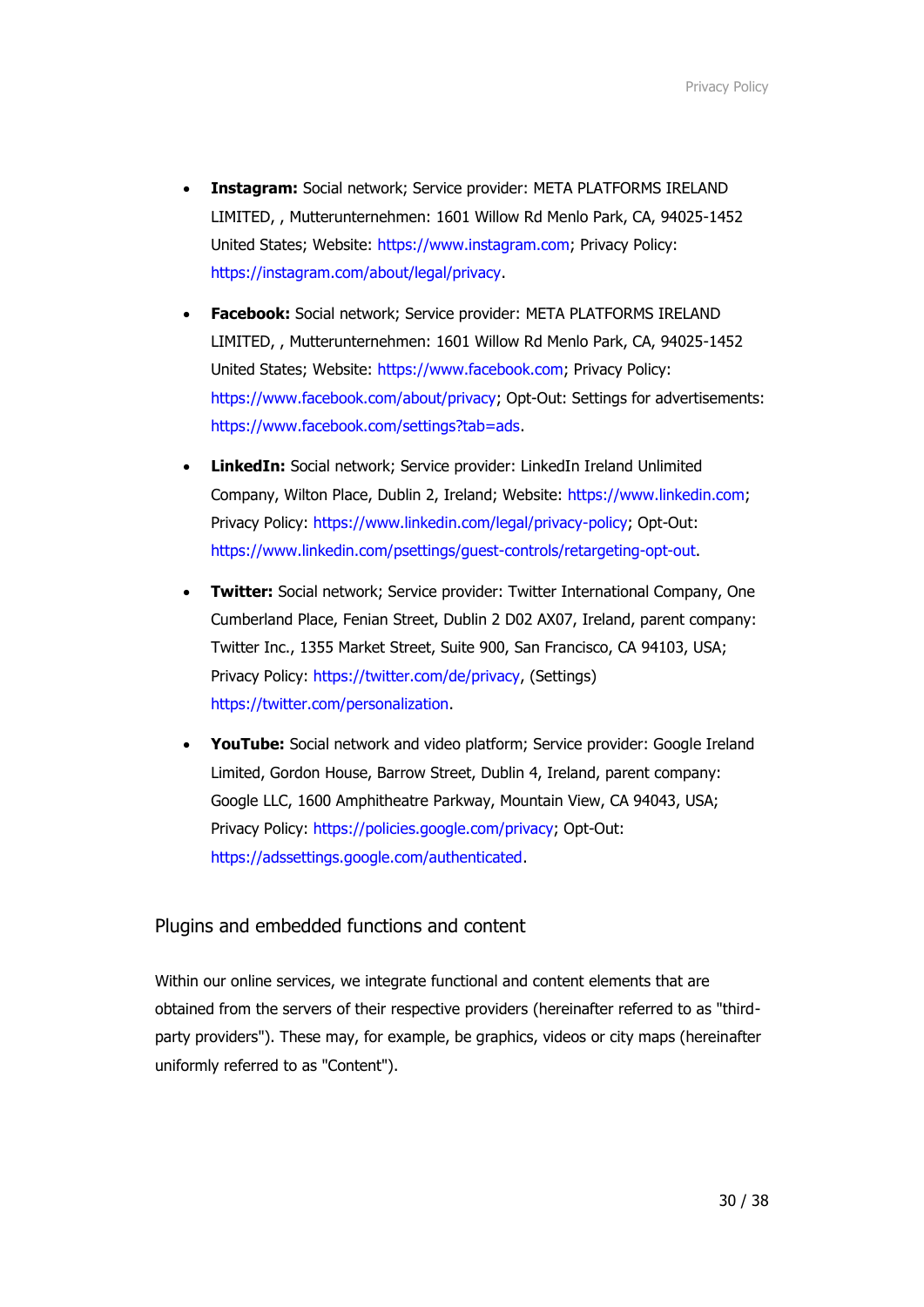The integration always presupposes that the third-party providers of this content process the IP address of the user, since they could not send the content to their browser without the IP address. The IP address is therefore required for the presentation of these contents or functions. We strive to use only those contents, whose respective offerers use the IP address only for the distribution of the contents. Third parties may also use so-called pixel tags (invisible graphics, also known as "web beacons") for statistical or marketing purposes. The "pixel tags" can be used to evaluate information such as visitor traffic on the pages of this website. The pseudonymous information may also be stored in cookies on the user's device and may include technical information about the browser and operating system, referring websites, visit times and other information about the use of our website, as well as may be linked to such information from other sources.

**Information on legal basis:** If we ask users for their consent (e.g. in the context of a so-called "cookie banner consent"), the legal basis for processing is this consent. Otherwise, user data will be processed on the basis of our legitimate interests (i.e. interest in the analysis, optimisation and economic operation of our online services. We refer you to the note on the use of cookies in this privacy policy.

- **Processed data types:** Usage data (e.g. websites visited, interest in content, access times), Meta/communication data (e.g. device information, IP addresses), Contact data (e.g. e-mail, telephone numbers), Content data (e.g. text input, photographs, videos), Inventory data (e.g. names, addresses).
- **Data subjects:** Users (e.g. website visitors, users of online services).
- **Purposes of Processing:** Provision of our online services and usability, Provision of contractual services and customer support, Profiles with user-related information (Creating user profiles), Feedback (e.g. collecting feedback via online form).
- **Legal Basis:** Legitimate Interests (Article 6 (1) (f) GDPR), Consent (Article 6 (1) (a) GDPR), Performance of a contract and prior requests (Article 6 (1) (b) GDPR).

## **Services and service providers being used:**

• **Google Fonts:** We integrate the fonts ("Google Fonts") of the provider Google, whereby the data of the users are used solely for purposes of the representation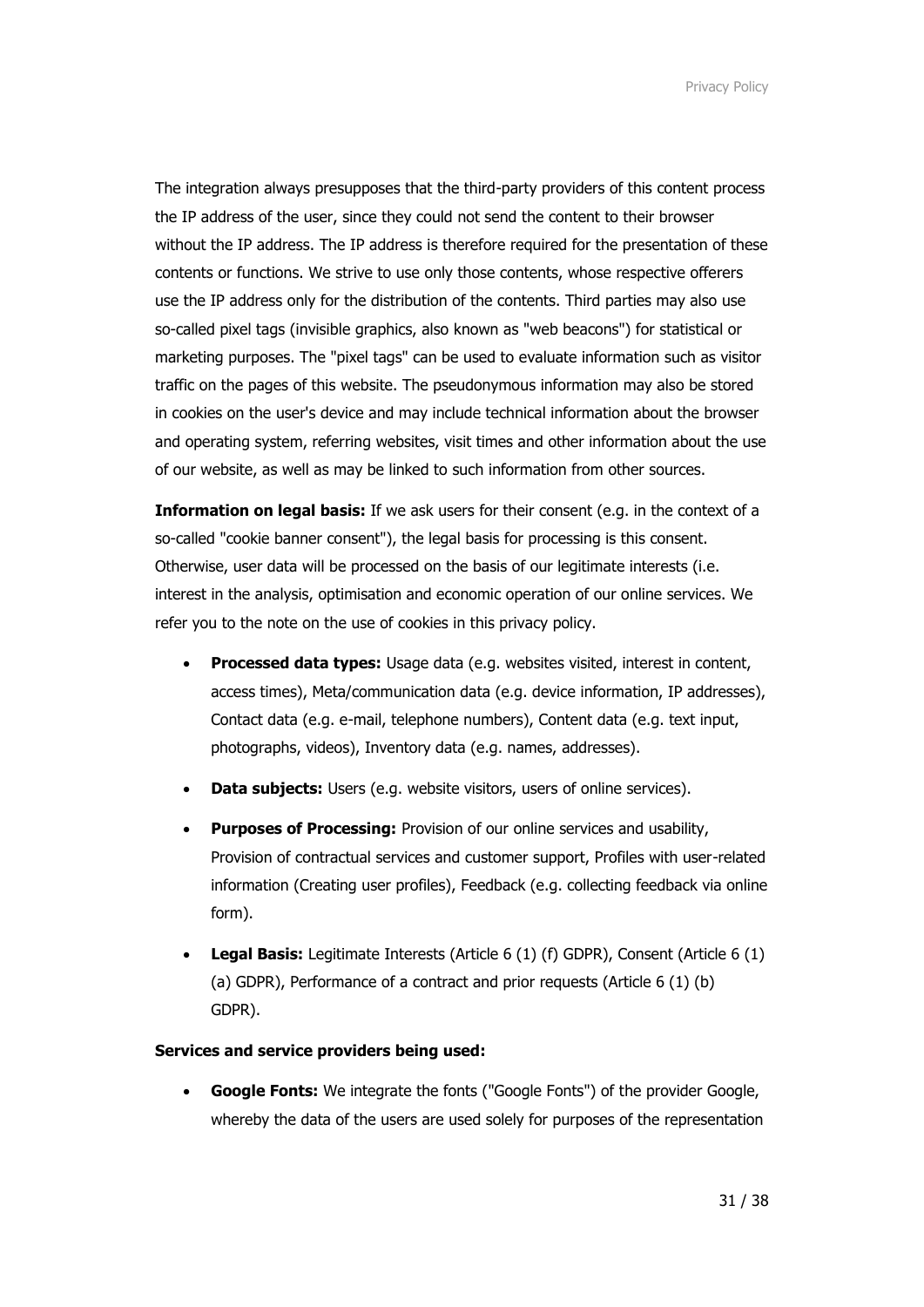of the fonts in the browser of the users. The integration takes place on the basis of our legitimate interests in a technically secure, maintenance-free and efficient use of fonts, their uniform presentation and consideration of possible licensing restrictions for their integration. Service provider: Google Ireland Limited, Gordon House, Barrow Street, Dublin 4, Ireland, parent company: Google LLC, 1600 Amphitheatre Parkway, Mountain View, CA 94043, USA; Website: [https://fonts.google.com/;](https://fonts.google.com/) Privacy Policy: [https://policies.google.com/privacy.](https://policies.google.com/privacy)

- **Google Maps:** We integrate the maps of the service "Google Maps" from the provider Google. The data processed may include, in particular, IP addresses and location data of users, which are not collected without their consent (usually within the framework of the settings of their mobile devices); Service provider: Google Ireland Limited, Gordon House, Barrow Street, Dublin 4, Ireland, parent company: Google LLC, 1600 Amphitheatre Parkway, Mountain View, CA 94043, USA; Website: [https://cloud.google.com/maps-platform;](https://cloud.google.com/maps-platform) Privacy Policy: [https://policies.google.com/privacy;](https://policies.google.com/privacy) Opt-Out: Opt-Out-Plugin: [https://tools.google.com/dlpage/gaoptout?hl=en,](https://tools.google.com/dlpage/gaoptout?hl=en) Settings for the Display of Advertisements: [https://adssettings.google.com/authenticated.](https://adssettings.google.com/authenticated)
- **Content from Getty Images:** Embedding Getty Images content; Service provider: Getty Images, Inc., 605 5th Avenue South, Suite 400, Seattle, Washington 98104, USA; Website: [https://www.gettyimages.com/;](https://www.gettyimages.com/) Privacy Policy: [https://www.gettyimages.com/company/privacy-policy.](https://www.gettyimages.com/company/privacy-policy)
- **OpenStreetMap:** We integrate the maps of the service "OpenStreetMap", which are offered based on the Open Data Commons Open Database License (ODbL) by the OpenStreetMap Foundation (OSMF). OpenStreetMap uses user data exclusively for the purpose of displaying map functions and temporarily storing the selected settings. This data may include, in particular, IP addresses and location data of users, which are not collected without their consent (usually within the context of the settings of their mobile devices). Service provider: OpenStreetMap Foundation (OSMF); Website: [https://www.openstreetmap.de;](https://www.openstreetmap.de/) Privacy Policy: [https://wiki.openstreetmap.org/wiki/Privacy\\_Policy.](https://wiki.openstreetmap.org/wiki/Privacy_Policy)
- **Shariff:** We use the privacy-secure "Shariff" buttons. "Shariff" was developed to provide more privacy on the net and to replace the usual "share" buttons of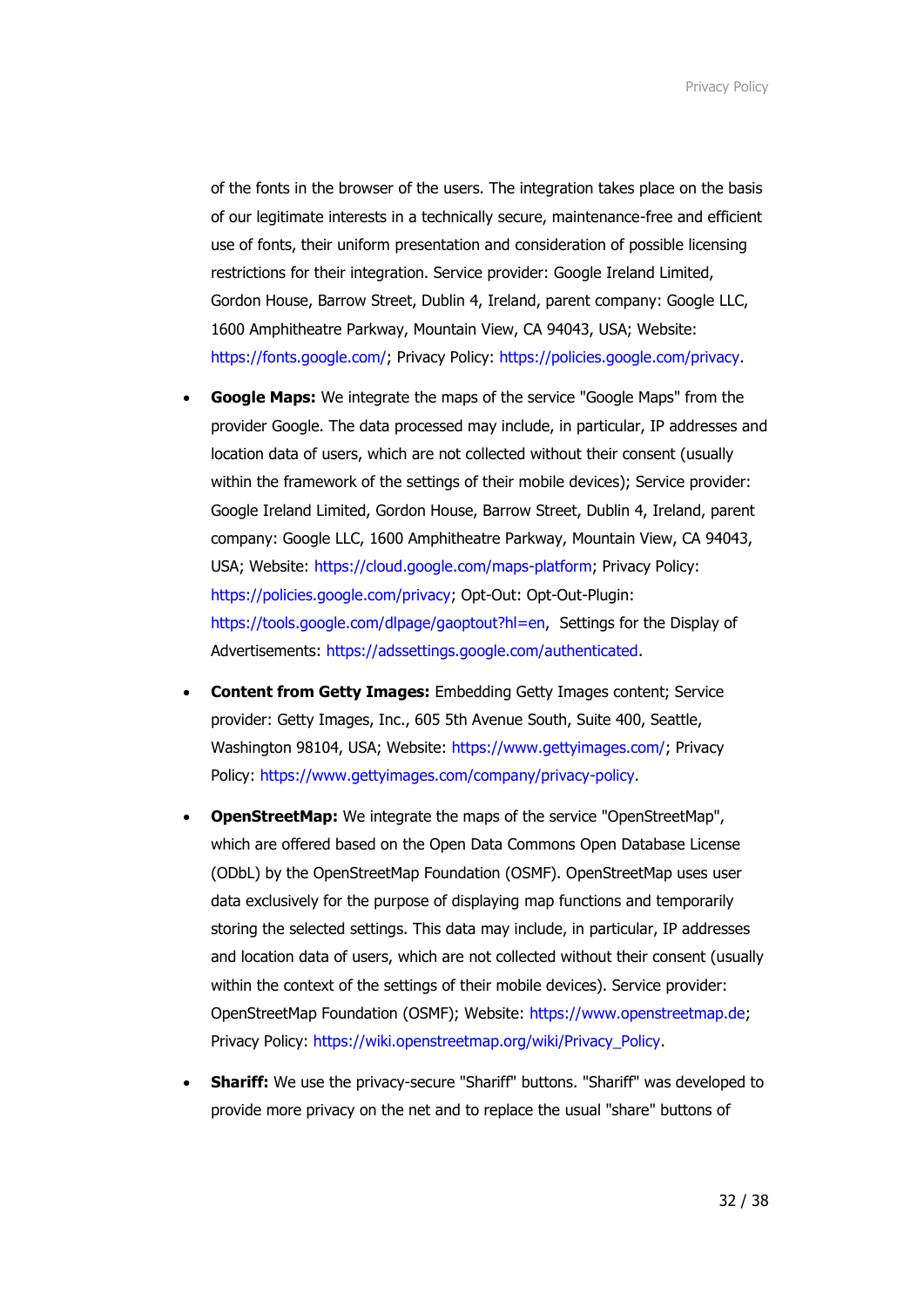social networks. It is not the browser of the user, but the server on which this online offer is located, which establishes a connection with the server of the respective social media platforms and queries, for example, the number of Likes, etc.. The user remains anonymous. More information about the Shariff project can be found at the developers of the magazine c't: [https://www.heise.de/ct/artikel/Shariff-Social-Media-Buttons-mit-Datenschutz-](https://www.heise.de/ct/artikel/Shariff-Social-Media-Buttons-mit-Datenschutz-2467514.html)[2467514.html.](https://www.heise.de/ct/artikel/Shariff-Social-Media-Buttons-mit-Datenschutz-2467514.html) Service provider: Heise Medien GmbH & Co. KG, Karl-Wiechert-Allee 10, 30625 Hannover, Germany; Website: [https://www.heise.de/ct/artikel/Shariff-Social-Media-Buttons-mit-Datenschutz-](https://www.heise.de/ct/artikel/Shariff-Social-Media-Buttons-mit-Datenschutz-2467514.html)[2467514.html;](https://www.heise.de/ct/artikel/Shariff-Social-Media-Buttons-mit-Datenschutz-2467514.html) Privacy Policy: [https://www.heise.de/Datenschutzerklaerung-der-](https://www.heise.de/Datenschutzerklaerung-der-Heise-Medien-GmbH-Co-KG-4860.html)[Heise-Medien-GmbH-Co-KG-4860.html.](https://www.heise.de/Datenschutzerklaerung-der-Heise-Medien-GmbH-Co-KG-4860.html)

- **YouTube videos:** Video contents; Service provider: Google Ireland Limited, Gordon House, Barrow Street, Dublin 4, Ireland, , parent company: Google LLC, 1600 Amphitheatre Parkway, Mountain View, CA 94043, USA; Website: [https://www.youtube.com;](https://www.youtube.com/) Privacy Policy: [https://policies.google.com/privacy;](https://policies.google.com/privacy) Opt-Out: Opt-Out-Plugin: [https://tools.google.com/dlpage/gaoptout?hl=en,](https://tools.google.com/dlpage/gaoptout?hl=en) Settings for the Display of Advertisements: [https://adssettings.google.com/authenticated.](https://adssettings.google.com/authenticated)
- **YouTube-Videos:** Video content; YouTube is integrated via the domain [https://www.youtube-nocookie.com](https://www.youtube-nocookie.com/) in the so-called " enhanced data protection mode", whereby no cookies on user activities are collected in order to personalise the video playback. Nevertheless, information on the user's interaction with the video (e.g. remembering the last playback point) may be stored. Service provider: Google Ireland Limited, Gordon House, Barrow Street, Dublin 4, Ireland, , parent company: Google LLC, 1600 Amphitheatre Parkway, Mountain View, CA 94043, USA; Website: [https://www.youtube.com;](https://www.youtube.com/) Privacy Policy: [https://policies.google.com/privacy.](https://policies.google.com/privacy)

#### Management, Organization and Utilities

We use services, platforms and software from other providers (hereinafter referred to as " third-party providers") for the purposes of organizing, administering, planning and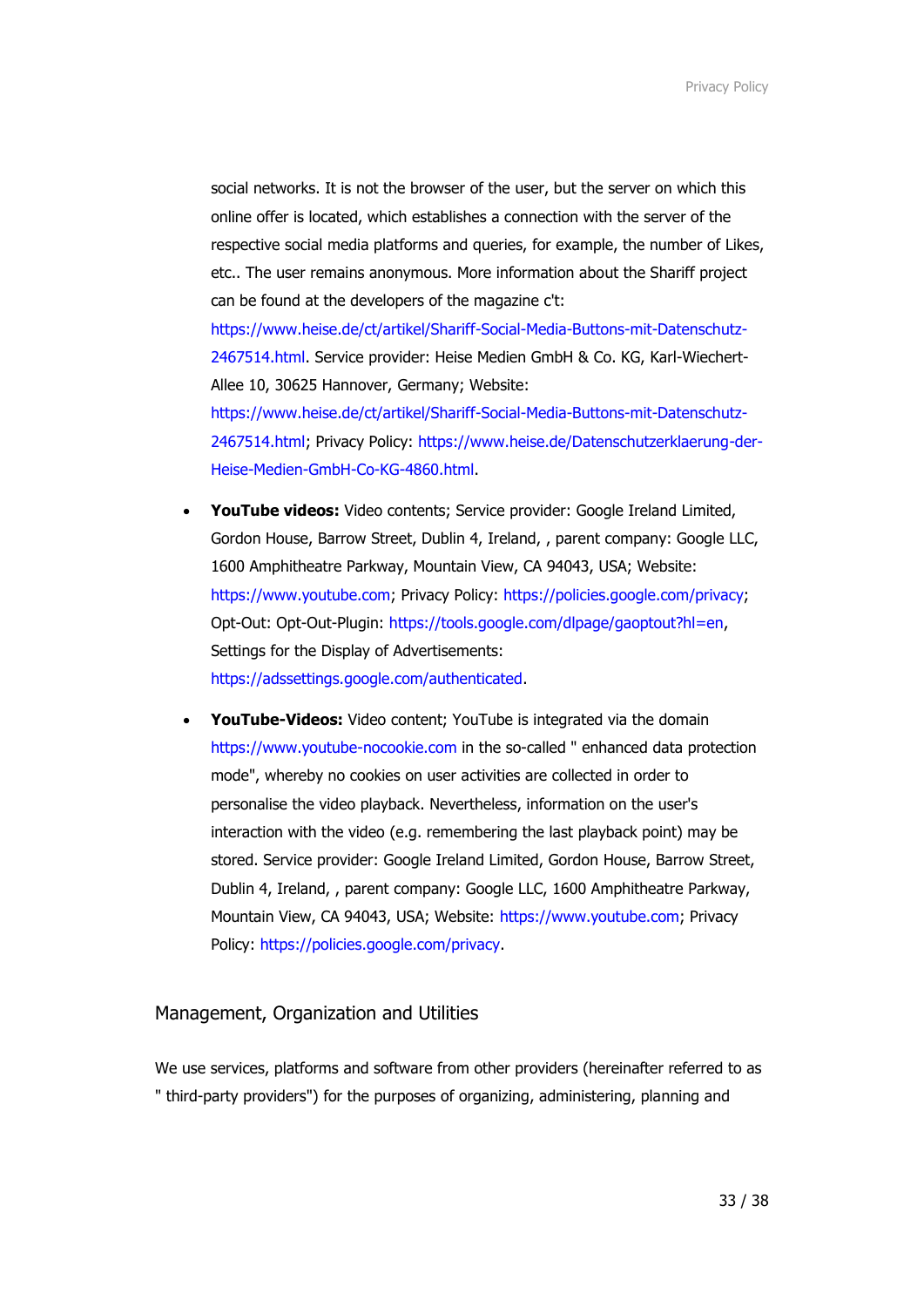providing our services. When selecting third-party providers and their services, we comply with the legal requirements.

Within this context, personal data may be processed and stored on the servers of thirdparty providers. This may include various data that we process in accordance with this privacy policy. This data may include in particular master data and contact data of users, data on processes, contracts, other processes and their contents.

If users are referred to the third-party providers or their software or platforms in the context of communication, business or other relationships with us, the third-party provider processing may process usage data and metadata that can be processed by them for security purposes, service optimisation or marketing purposes. We therefore ask you to read the data protection notices of the respective third party providers.

**Information on legal basis:** If we ask the users for their consent to the use of third party providers, the legal basis of the processing is consent. Furthermore, the processing can be a component of our (pre)contractual services, provided that the use of the third party was agreed within this context. Otherwise, user data will be processed on the basis of our legitimate interests (i.e. interest in efficient, economic and recipient friendly services). In this context, we would also like to refer you to the information on the use of cookies in this privacy policy.

- **Processed data types:** Inventory data (e.g. names, addresses), Contact data (e.g. e-mail, telephone numbers), Content data (e.g. text input, photographs, videos), Usage data (e.g. websites visited, interest in content, access times), Meta/communication data (e.g. device information, IP addresses).
- **Data subjects:** Communication partner (Recipients of e-mails, letters, etc.), Users (e.g. website visitors, users of online services).
- **Legal Basis:** Consent (Article 6 (1) (a) GDPR), Performance of a contract and prior requests (Article 6 (1) (b) GDPR), Legitimate Interests (Article 6 (1) (f) GDPR).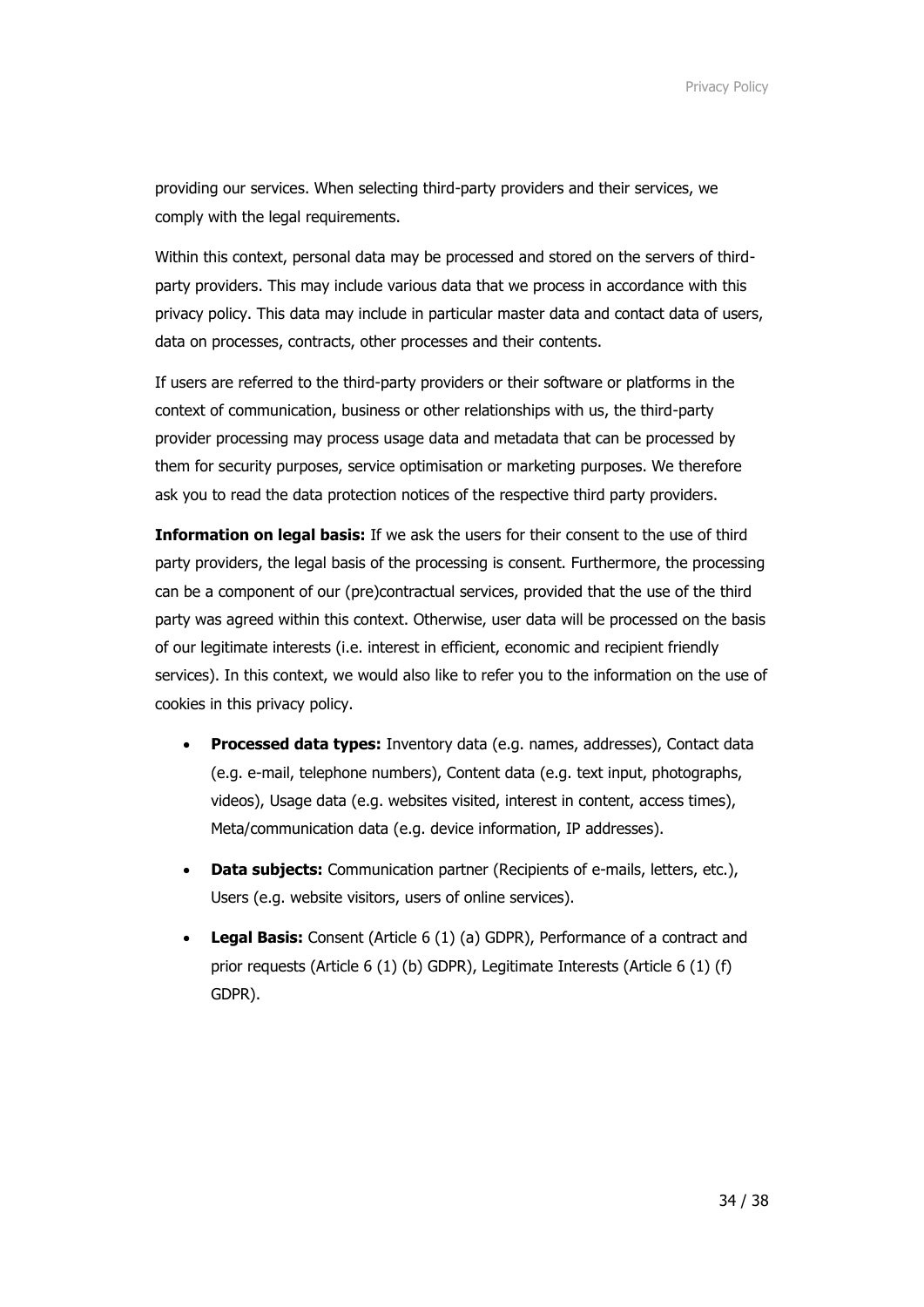# Changes and Updates to the Privacy Policy

We kindly ask you to inform yourself regularly about the contents of our data protection declaration. We will adjust the privacy policy as changes in our data processing practices make this necessary. We will inform you as soon as the changes require your cooperation (e.g. consent) or other individual notification.

If we provide addresses and contact information of companies and organizations in this privacy policy, we ask you to note that addresses may change over time and to verify the information before contacting us.

# Rights of Data Subjects

As data subject, you are entitled to various rights under the GDPR, which arise in particular from Articles 15 to 21 of the GDPR:

- **Right to Object: You have the right, on grounds arising from your particular situation, to object at any time to the processing of your personal data which is based on letter (e) or (f) of Article 6(1) GDPR , including profiling based on those provisions.Where personal data are processed for direct marketing purposes, you have the right to object at any time to the processing of the personal data concerning you for the purpose of such marketing, which includes profiling to the extent that it is related to such direct marketing.**
- **Right of withdrawal for consents:** You have the right to revoke consents at any time.
- **Right of access:** You have the right to request confirmation as to whether the data in question will be processed and to be informed of this data and to receive further information and a copy of the data in accordance with the provisions of the law.
- **Right to rectification:** You have the right, in accordance with the law, to request the completion of the data concerning you or the rectification of the incorrect data concerning you.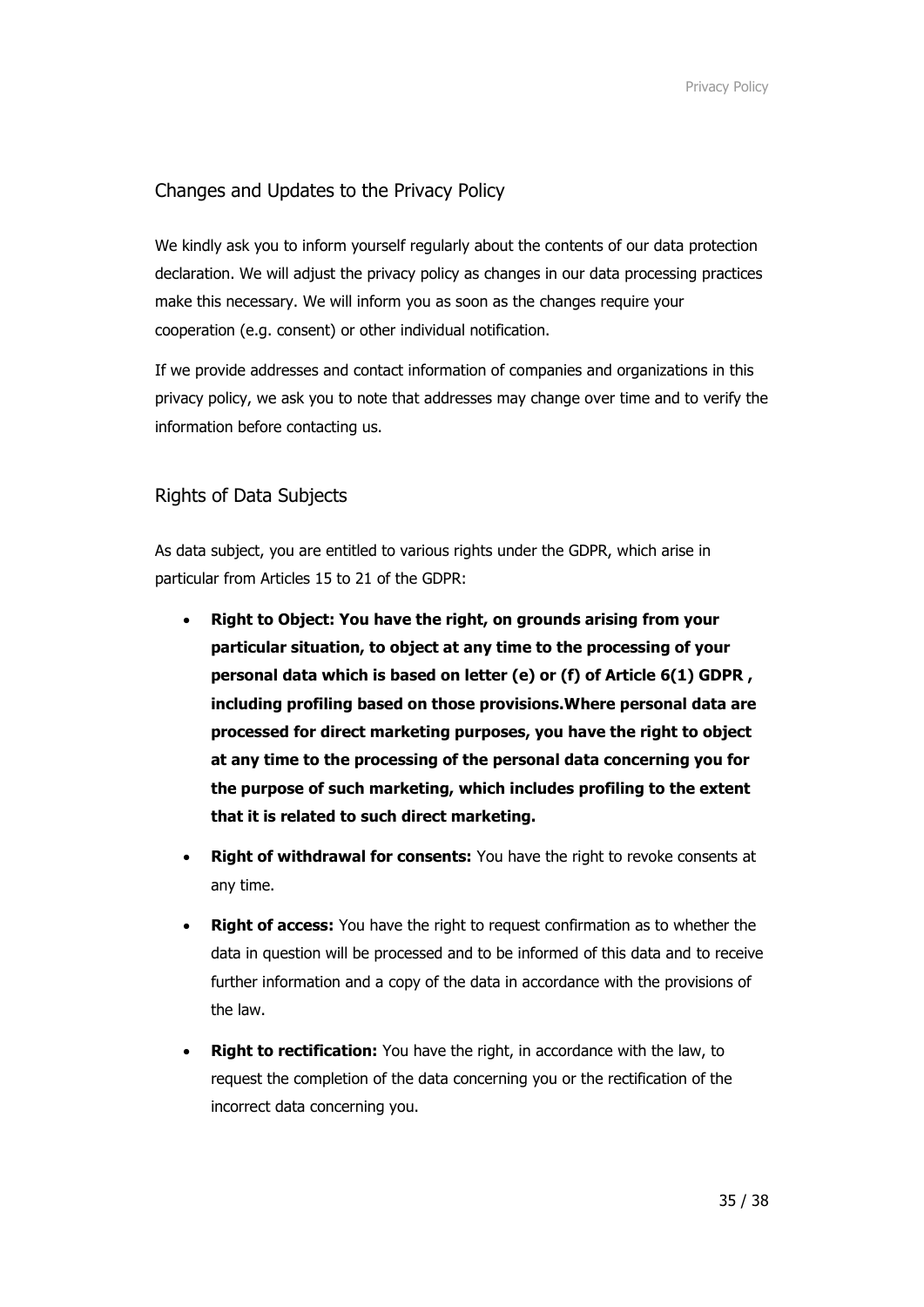- **Right to Erasure and Right to Restriction of Processing:** In accordance with the statutory provisions, you have the right to demand that the relevant data be erased immediately or, alternatively, to demand that the processing of the data be restricted in accordance with the statutory provisions.
- **Right to data portability:** You have the right to receive data concerning you which you have provided to us in a structured, common and machine-readable format in accordance with the legal requirements, or to request its transmission to another controller.
- **Complaint to the supervisory authority:** In accordance with the law and without prejudice to any other administrative or judicial remedy, you also have the right to lodge a complaint with a data protection supervisory authority, in particular a supervisory authority in the Member State where you habitually reside, the supervisory authority of your place of work or the place of the alleged infringement, if you consider that the processing of personal data concerning you infringes the GDPR.

Supervisory authority competent for us:

Der Hessische Beauftragte für Datenschutz und Informationsfreiheit Postfach 3163 65021 Wiesbaden Telefon: +49 611 1408 - 0 Telefax: +49 611 1408 - 900 / 901

## Terminology and Definitions

This section provides an overview of the terms used in this privacy policy. Many of the terms are drawn from the law and defined mainly in Article 4 GDPR. The legal definitions are binding. The following explanations, on the other hand, are intended above all for the purpose of comprehension. The terms are sorted alphabetically.

• **Affiliate Tracking:** Custom Audiences refers to the process of determining target groups for advertising purposes, e.g. the display of advertisements. For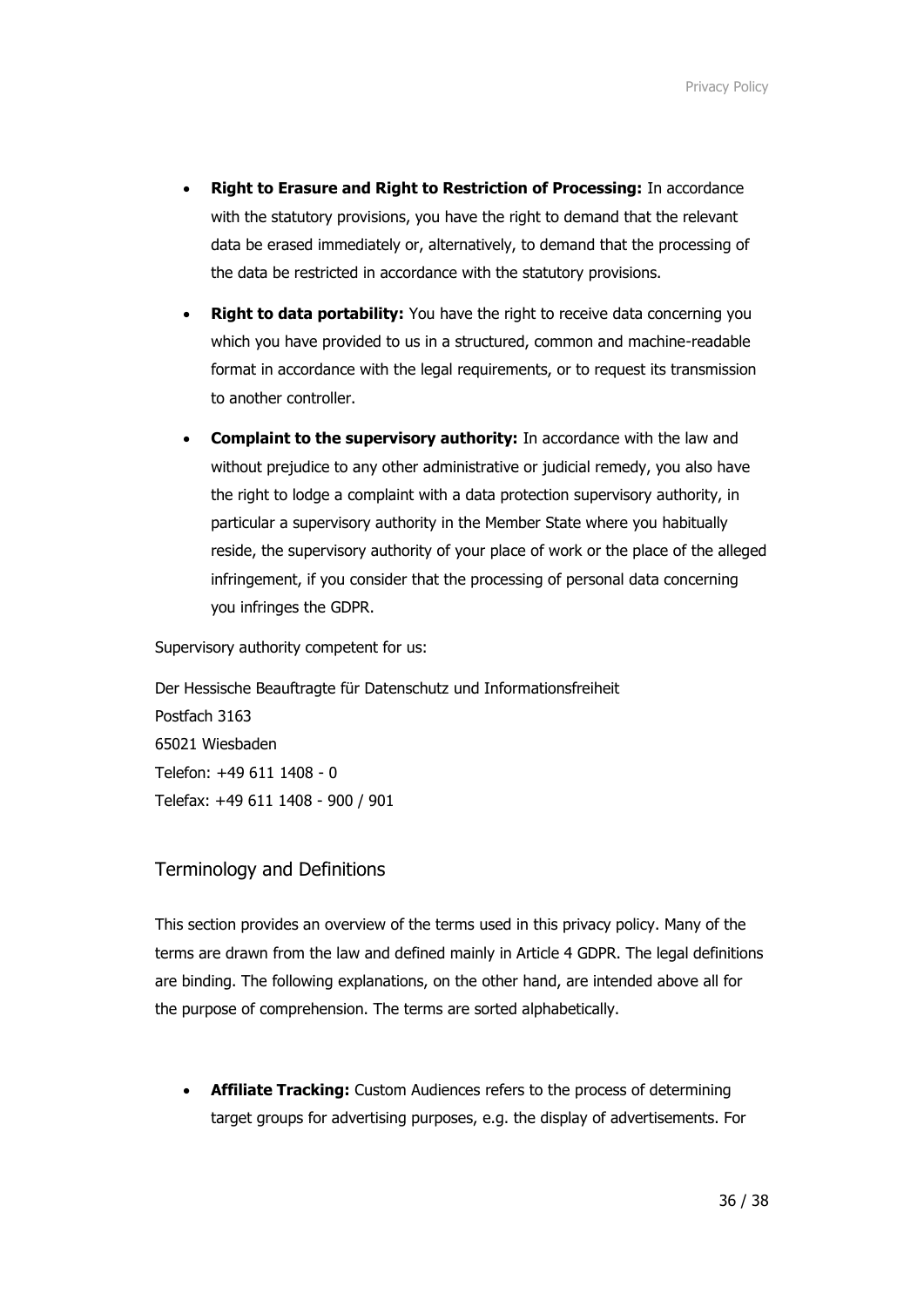example, a user's interest in certain products or topics on the Internet may be used to conclude that the user is interested in advertisements for similar products or the online store in which the user viewed the products. "Lookalike Audiences" is the term used to describe content that is viewed as suitable by users whose profiles or interests presumably correspond to the users for whom the profiles were created. For the purposes of creating custom audiences and lookalike audiences, cookies and web beacons are typically used.

- **Controller:** "Controller" means the natural or legal person, public authority, agency or other body which, alone or jointly with others, determines the purposes and means of the processing of personal data.
- **Conversion tracking:** Conversion tracking is a method used to evaluate the effectiveness of marketing measures. For this purpose, a cookie is usually stored on the devices of the users within the websites on which the marketing measures take place and then called up again on the target website (e.g. we can thus trace whether the advertisements placed by us on other websites were successful).
- **Custom Audiences:** Target group formation (or "custom audiences") is the term used when target groups are determined for advertising purposes, e.g. display of advertisements. For example, a user's interest in certain products or topics on the Internet may be used to infer that that user is interested in advertisements for similar products or the online store in which they viewed the products. Lookalike Audiences" (or similar target groups) is the term used to describe content that is viewed as suitable by users whose profiles or interests presumably correspond to the users for whom the profiles were created. Cookies are generally used for the purposes of creating custom audiences and lookalike audiences. Target groups can be created by processing visitors of an online service or can be uploaded to the provider of an online marketing technology by means of uploading (which is usually done pseudonymised).
- **IP Masking:** IP masking is a method by which the last octet, i.e. the last two numbers of an IP address, are deleted so that the IP address alone can no longer be used to uniquely identify a person. IP masking is therefore a means of pseudonymising processing methods, particularly in online marketing.